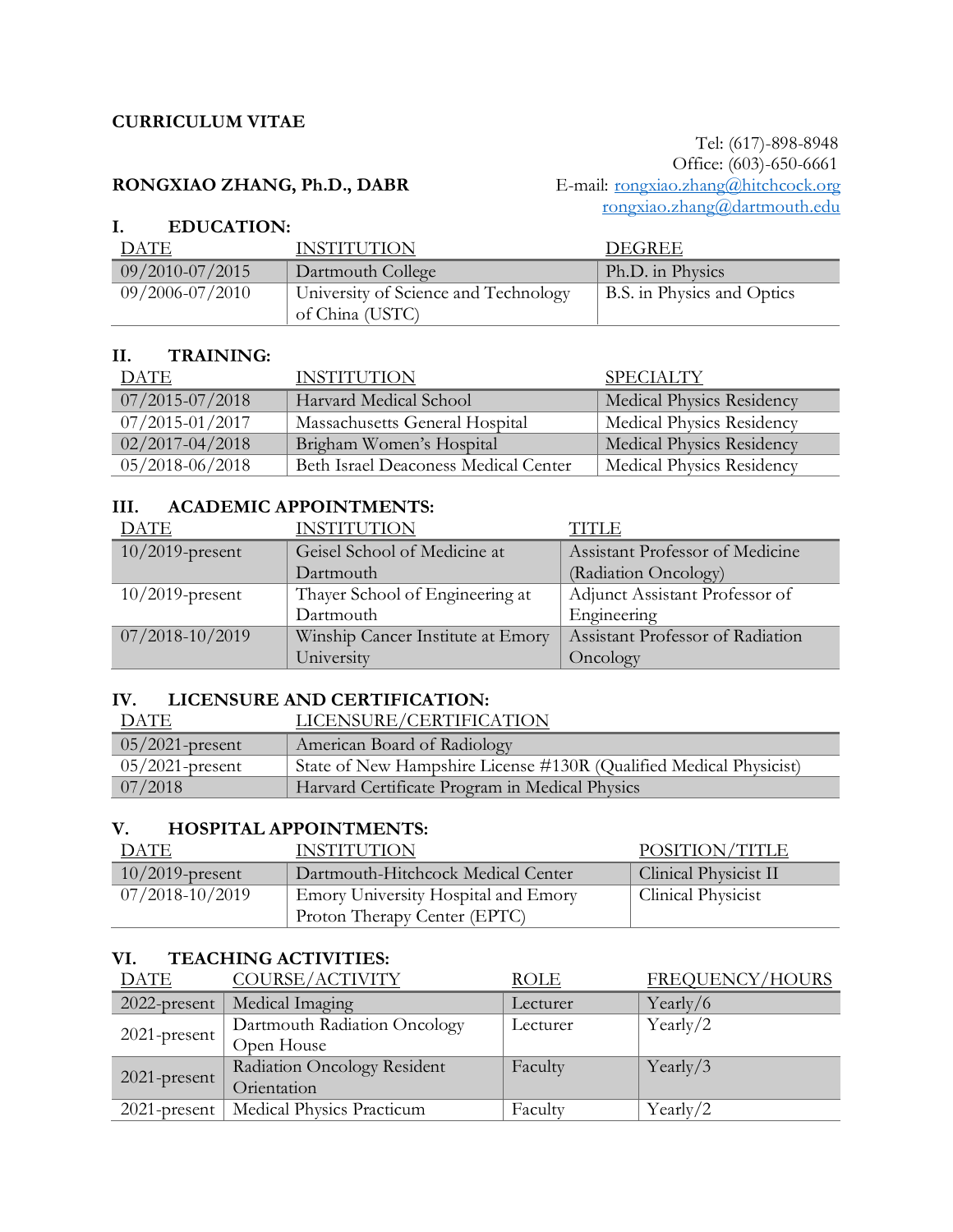|                 | ENG-192 Radiation Therapy       | Faculty          | Yearly/2       |
|-----------------|---------------------------------|------------------|----------------|
| 2020-present    | Physics                         |                  |                |
| 2019-present    | ENG-168 Radiation Transport     | Faculty          | Yearly/ $20$   |
| $2019$ -present | AI medical imaging journal club | Faculty          | $Bi$ -weekly/1 |
| 2019-present    | Biomedical imaging journal club | Faculty          | $Bi$ -weekly/1 |
| $2019$ -present | NCCC translational engineering  | Member           | Monthly/ $1$   |
|                 | program                         |                  |                |
| 2018-2019       | Radiation Therapy Physics       | Faculty          | Yearly/4       |
| 2018-2019       | Medical Imaging                 | Course           | Yearly/22      |
|                 |                                 | director/Faculty |                |

## **VII. STUDENT/FELLOW ADVISING/MENTORING:**<br>DATE NAME OF ROLE DATE NAME OF

STUDENT/Fellow

## **PROGRAM**

| 2021-present | Austin Sloop                  | Thesis Committee   | Dartmouth Medical Physics<br><b>Education Program</b> |
|--------------|-------------------------------|--------------------|-------------------------------------------------------|
| 2022-present | Drew Bergman                  | Project Advisor    | Geisel Medical Student                                |
| 2021-present | Jacob Sunnerberg              | Thesis Committee   | Dartmouth Medical Physics<br><b>Education Program</b> |
| 2021-present | Savannah Decker               | Thesis Committee   | Dartmouth Medical Physics<br><b>Education Program</b> |
| 2021-present | Arthur Petusseau              | Thesis Committee   | Dartmouth Medical Physics<br><b>Education Program</b> |
| 2019-2021    | Dr. Brady Hunt                | Post Doc Advisor   | Post-Doctoral Fellowship<br>Engineering/RadOnc        |
| 2019-present | Zhong Han                     | Thesis Advisor     | Dartmouth Medical Physics<br><b>Education Program</b> |
| 2019-2022    | Dr. Mahbubur Ronny<br>Rahman  | Thesis Advisor     | Dartmouth Medical Physics<br><b>Education Program</b> |
| 2019-present | Dr. Daniel Alexander          | Thesis Committee   | Dartmouth Medical Physics<br><b>Education Program</b> |
| 2019-2021    | Dr. Muhammad Ramish<br>Ashraf | Thesis Committee   | Dartmouth Medical Physics<br><b>Education Program</b> |
| 2019-2021    | Dr. Rachael Hachadorian       | Thesis Committee   | Dartmouth Medical Physics<br><b>Education Program</b> |
| 2019-2020    | Aris Rassias                  | Project Co-Advisor | Dartmouth Undergraduate<br>Research                   |
| 2018-2020    | Dr. Luke Maloney              | Thesis Committee   | Georgia Tech Medical<br>Physics Education Program     |
| 2018-2019    | Dr. Joseph Harms              | Project Advisor    | <b>Emory Medical Physics</b><br>Residency             |
| 2018-2019    | Dr. Serdar Charyyev           | Project Advisor    | <b>Emory Medical Physics</b><br>Residency             |
| 2018-2019    | Alexander Stanforth           | Project Advisor    | <b>Emory Medical Physics</b><br>Assistant             |
| 2014-2015    | Oscar Friedman                | Project Advisor    | Dartmouth Undergraduate<br>Research                   |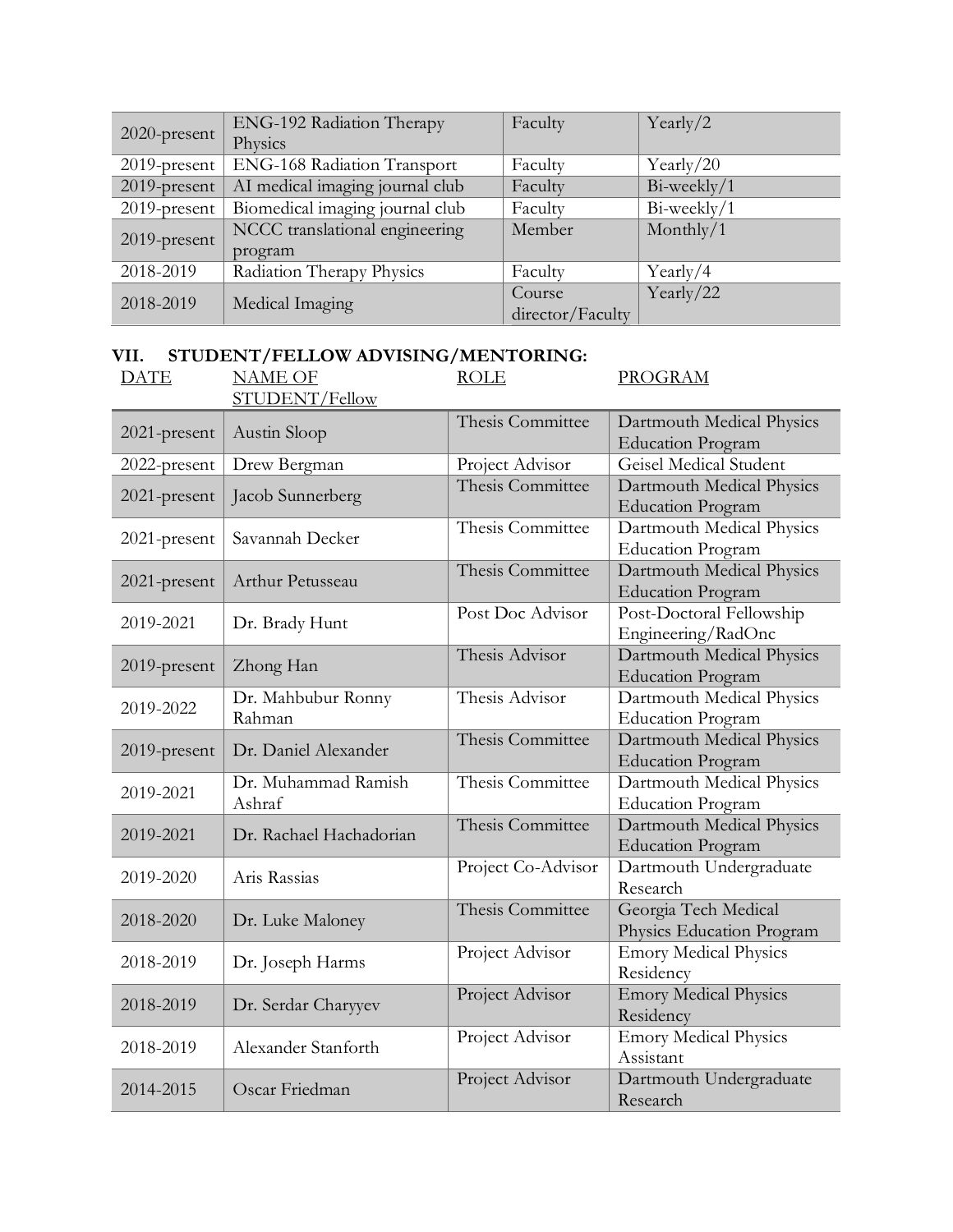| 2013-2014 | William Voigt | Project Advisor | Dartmouth Undergraduate<br>Research |
|-----------|---------------|-----------------|-------------------------------------|

## **VIII. RESEARCH FUNDING:**

### **A. Current**

| <b>DATE</b>            | PROJECT                                                                                                                                            | $ROLE/\%$         | <b>SPONSOR</b>                                                           | <b>ANNUAL</b>      |
|------------------------|----------------------------------------------------------------------------------------------------------------------------------------------------|-------------------|--------------------------------------------------------------------------|--------------------|
|                        |                                                                                                                                                    | <b>EFFORT</b>     |                                                                          | <b>DIRECT COST</b> |
| $01/2022$ -<br>12/2022 | The first dedicated electron<br>FLASH irradiator in North<br>America: DH-FLASH                                                                     | $Co-PI$           | DH capital<br>/NCCC<br>/Thayer                                           | \$750,000          |
| $01/2022$ -<br>12/2022 | Epigenetic mechanisms of FLASH<br>radiation effects                                                                                                | $Co-I$            | <b>Cancer Center</b><br>Developmental<br>Funds                           | \$25,000           |
| $09/2021 -$<br>08/2022 | Ultra-fast imaging for the safe<br>delivery of electron FLASH<br>radiation therapy<br>1R43CA268466-01                                              | Subaward<br>PI/5% | <b>NIH</b>                                                               | \$23,249           |
| $08/2021 -$<br>07/2022 | Everyday Use of Optical<br>Cherenkov Imaging Identifies<br>Adverse Events and Opportunities<br>for Improved Radiation Treatment<br>1R44CA265654-01 | Subaward<br>PI/5% | <b>NIH</b>                                                               | \$57,150           |
| $06/2021 -$<br>05/2022 | Treatment Planning and Delivery<br>Optimization of Electron Ultra-<br>High Dose Rate Radiation Therapy<br>(eFLASH-RT)                              | PI                | Dartmouth<br>Scholarship<br>Enhancement in<br>Academic<br>Medicine Award | \$25,000           |
| $08/2020$ -<br>07/2022 | Optimizing MRI-Guided Real-<br>Time On-Table Adaptive<br>Radiation Therapy (MR-ROaRT)<br>with Deep Learning                                        | PI                | Dartmouth<br>Scholarship<br>Enhancement in<br>Academic<br>Medicine Award | \$25,000           |

# **B. Pending**

| <b>DATE</b> | PROJECT                              | $ROLE/\%$     | <b>SPONSOR</b> | <b>ANNUAL</b>      |
|-------------|--------------------------------------|---------------|----------------|--------------------|
|             |                                      | <b>EFFORT</b> |                | <b>DIRECT COST</b> |
| $04/2022$ - | Photodynamic Normal Tissue           | PI            | NCCC ACS       | \$30,000           |
| 03/2023     | Sparing in Radiation Therapy         |               | Pilot          |                    |
| $04/2022$ - | Real-time cardiac and respiratory    | $Co-I$        | NCCC ACS       | \$30,000           |
| 03/2023     | motion tracking during radiation     |               | Pilot          |                    |
|             | therapy to reduce cardiac toxicity   |               |                |                    |
|             | in patients with non-small cell lung |               |                |                    |
|             | cancer                               |               |                |                    |
| $04/2022$ - | Deep learning assisted               | $Co-I$        | Dartmouth      | \$25,000           |
| 03/2023     | segmentation of brain tumors and     |               | Scholarship    |                    |
|             | organs-at-risk for increased         |               | Enhancement    |                    |
|             |                                      |               | in Academic    |                    |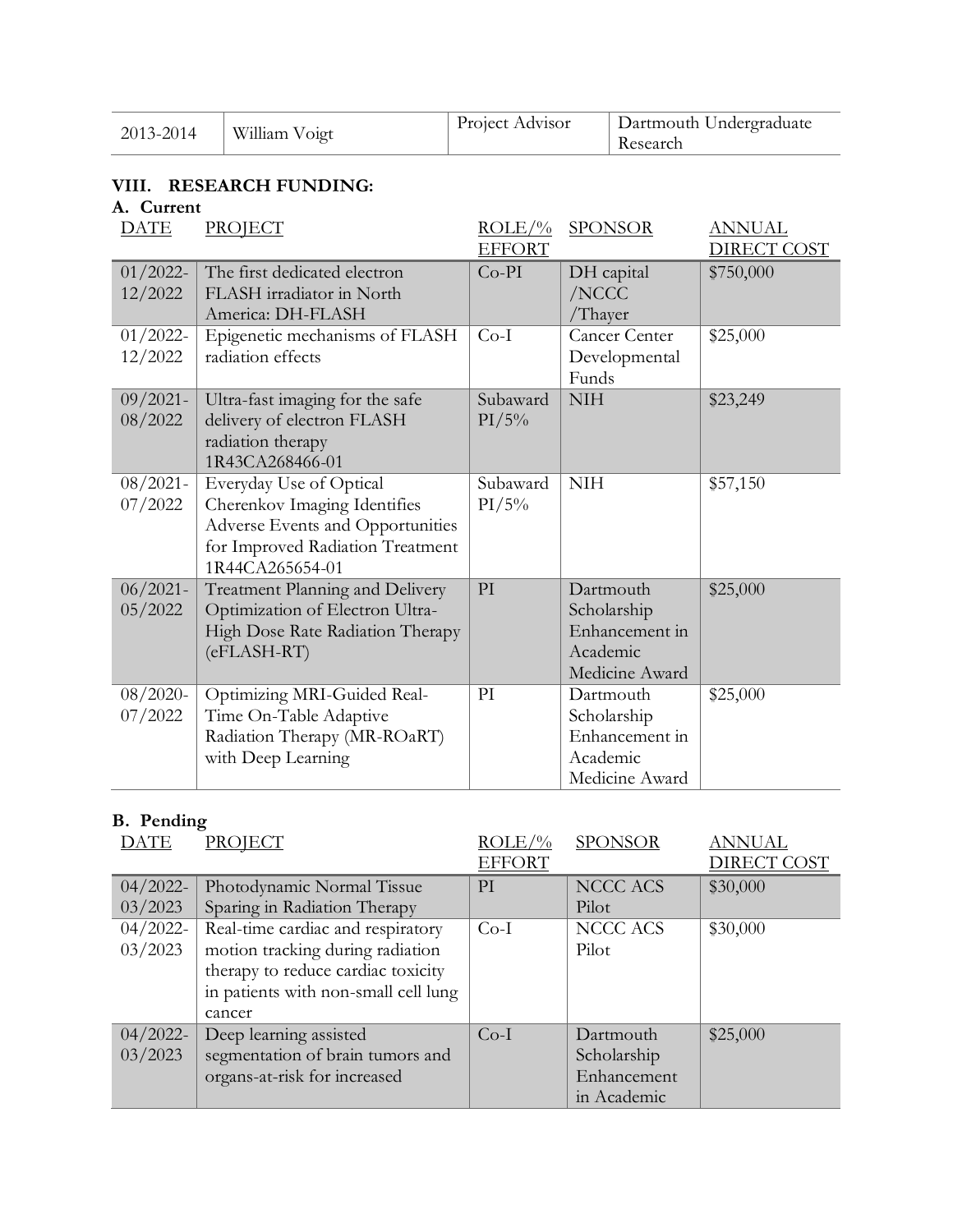|                                   | efficiency in radiation therapy<br>treatment planning workflows                                                                                                                                             |                             | Medicine<br>Award |                   |
|-----------------------------------|-------------------------------------------------------------------------------------------------------------------------------------------------------------------------------------------------------------|-----------------------------|-------------------|-------------------|
| $\overline{09/2022}$ -<br>08/2024 | <b>Treatment Planning System</b><br>Deployed with Electron UHDR<br>Linacs for the Clinical Translation<br>of FLASH-RT                                                                                       | $\overline{PI/15\%}$        | <b>NIH</b>        | \$135,000         |
| $2022 -$<br>2023                  | Epigenetic mechanisms of the<br>FLASH radiotherapy effect                                                                                                                                                   | PI &<br>Advisor<br>/In-kind | <b>RSNA</b>       | \$6,000           |
| $09/2022$ -<br>08/2027            | Optimization of MeV FLASH<br>radiotherapy for normal tissue<br>preservation                                                                                                                                 | Subaward<br>PI/10%          | <b>NIH</b>        | \$77,413          |
| $01/2023$ -<br>12/2027            | Biophysical Modeling of<br>Neuroinflammation Associated<br>with Cognitive Changes Following<br>FLASH Electron Irradiation in<br>Healthy and Tumor-Bearing Mice<br>for Optimizing Brain Cancer<br>Treatments | Subaward<br>PI/5%           | <b>NIH</b>        | \$20,324          |
| $\frac{1}{07}/2022$ -<br>06/2025  | Color Cherenkov Imaging for<br>Non-contact Absolute Dosimetry<br>in Humans                                                                                                                                  | Subaward<br>PI/10%          | <b>NIH</b>        | \$44,774          |
| $04/2022$ -<br>03/2027            | Novel dose rate optimization and<br>treatment planning system for<br>clinical FLASH-RT                                                                                                                      | Consultant                  | <b>NIH</b>        | \$25,000          |
| $04/2022$ -<br>03/2027            | Translational FLASH<br>Radiotherapy                                                                                                                                                                         | $Co-$<br>PI/15%             | <b>NIH</b>        | \$500,000         |
| $10/2021$ -<br>09/2026            | Simultaneous dose and dose rate<br>optimization for clinical FLASH<br>proton radiotherapy                                                                                                                   | Subaward<br>PI/5%           | <b>NIH</b>        | \$46,091          |
| $10/2021 -$<br>09/2026            | Optimization of MeV FLASH<br>radiotherapy for normal tissue<br>preservation                                                                                                                                 | $Co-I/10%$                  | <b>NIH</b>        | $\sqrt{$600,000}$ |
| $06/2022$ -<br>06/2027            | Imaging & Control of eFLASH,<br>deployable to conventional linacs                                                                                                                                           | $Co-$<br>PI/10%             | <b>NIH</b>        | \$500,000         |

# **C. Completed**

| <b>DATE</b> | <b>PROJECT</b>                 | $ROLE/\%$     | <b>SPONSOR</b>       | <b>ANNUAL</b>      |
|-------------|--------------------------------|---------------|----------------------|--------------------|
|             |                                | <b>EFFORT</b> |                      | <b>DIRECT COST</b> |
| $02/2021-$  | FLASH Radiotherapy Treatment   | PI            | <b>Cancer Center</b> | \$60,000           |
| 01/2022     | of Spontaneous Canine Tumors   |               | Developmental        |                    |
|             |                                |               | Funds                |                    |
| $08/2020$ - | Quantification of Osteosarcoma | $Co-I$        | Dartmouth-           | \$30,000           |
| 07/2021     | Mineralization on Plain        |               | Hitchcock            |                    |
|             | Radiographs                    |               | Foundation           |                    |
| $08/2019 -$ | Feasibility of Vertebral Body  | $Co-I$        | Winship Invest       | \$50,000           |
| 07/2020     | Sparing Intensity Modulated    |               | Pilot Grant          |                    |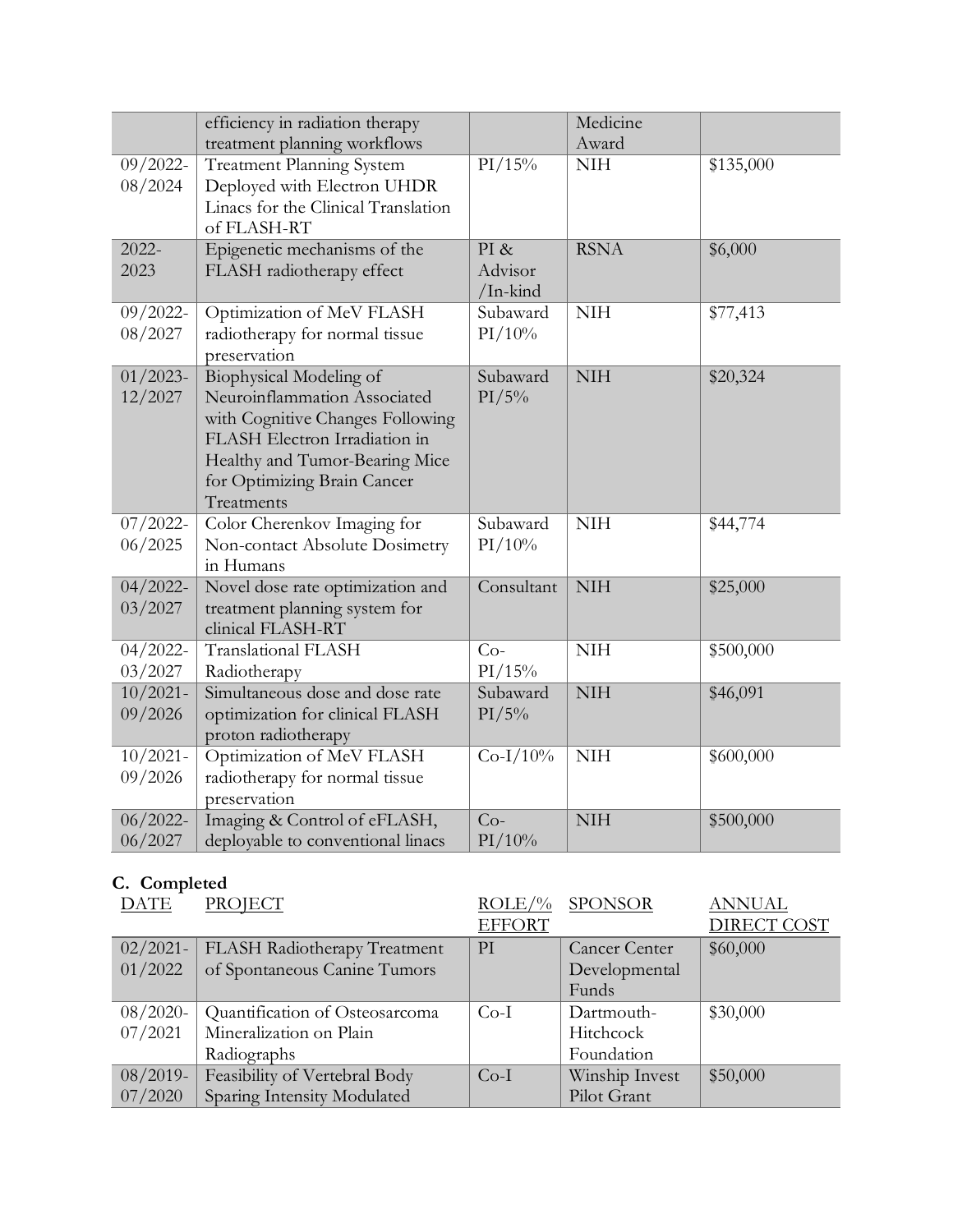|             | Proton Therapy Craniospinal<br>Irradiation with in Vivo Range<br>Verification in Growing Children |    |                |          |
|-------------|---------------------------------------------------------------------------------------------------|----|----------------|----------|
| $05/2019$ - | Cherenkov Imaging of Total Skin                                                                   | PI | Winship Invest | \$15,000 |
| 04/2020     | Electron Irradiation -                                                                            |    | Pilot Grant    |          |
|             | determination of applicability and                                                                |    |                |          |
|             | technique development                                                                             |    |                |          |

# **IX. PROGRAM DEVELOPMENT:**

# **A. Clinical program**

| <b>DATE</b>     | <b>ACTIVITY</b>                            | <b>ROLE</b>    |
|-----------------|--------------------------------------------|----------------|
| $2019$ -present | ViewRay MR-Linac adaptive therapy          | Lead Physicist |
| 2019-2021       | ViewRay MR-Linac adaptive therapy          | Lead Physicist |
|                 | IROC/NRG credentialing (first in US)       |                |
| 2018-2019       | Emory Proton Therapy Center (EPTC) imaging | Lead Physicist |
|                 | <b>ACR</b> credentialing                   |                |
| 2018-2019       | EPTC Imaging device commissioning          | Lead Physicist |
|                 | (MR/CT/ultrasound)                         |                |
| 2018-2019       | EPTC x-ray devices state registration      | Lead Physicist |
| 2018-2019       | EPTC IROC/NRG credentialing                | Physicist      |
| 2017-2018       | Brigham Women's Hospital Co-60 Total Body  | Resident       |
|                 | Irradiation                                |                |
| 2016-2017       | Massachusetts General Hospital TrueBeam    | Resident       |
|                 | commissioning                              |                |

# **B. Academic program**

| <b>DATE</b>     | <b>ACTIVITY</b>                                 | ROLE                         |
|-----------------|-------------------------------------------------|------------------------------|
| 2021-2022       | Pacific Northwest National Laboratory           | Lead Physicist               |
|                 | Contract - Evaluate possible differences in     |                              |
|                 | radiobiological response of cells at different  |                              |
|                 | ionization radiation energies (662 KeV gamma    |                              |
|                 | photons, 320 kVp photons, 9 MeV electrons)      |                              |
| 2020-2021       | Commissioning of XRad320 (Precision X-Ray)      | Lead Physicist               |
|                 | preclinical irradiator                          |                              |
| $2019$ -present | Electron FLASH RT in clinical setting (first in | Lead Physicist               |
|                 | world)                                          |                              |
| $2019$ -present | Norris Cotton Cancer Center (NCCC) Core         | Physicist                    |
|                 | Radiation Shared Resource                       |                              |
| $2019$ -present | NCCC TEC program                                | Member                       |
| $2011$ -present | Cherenkov imaging in RT (first in world)        | Pioneer Student/Investigator |
| 2018-2019       | <b>EPTC Proton FLASH</b>                        | Lead Physicist               |

# **C. Clinical Trials, Translational IRB/IACUC protocol**

| DATE            | PROTOCOL                              | TYPE (SITE)     | ROLE          |
|-----------------|---------------------------------------|-----------------|---------------|
| $2022$ -present | A Phase I/II Trial of Electron FLASH  | Clinical Trials | Scientific    |
|                 | Radiotherapy for Treatment of de-novo | (Dartmouth)     | PI/Sponsor of |
|                 | Cutaneous Lymphomas.                  |                 | FDA IDE       |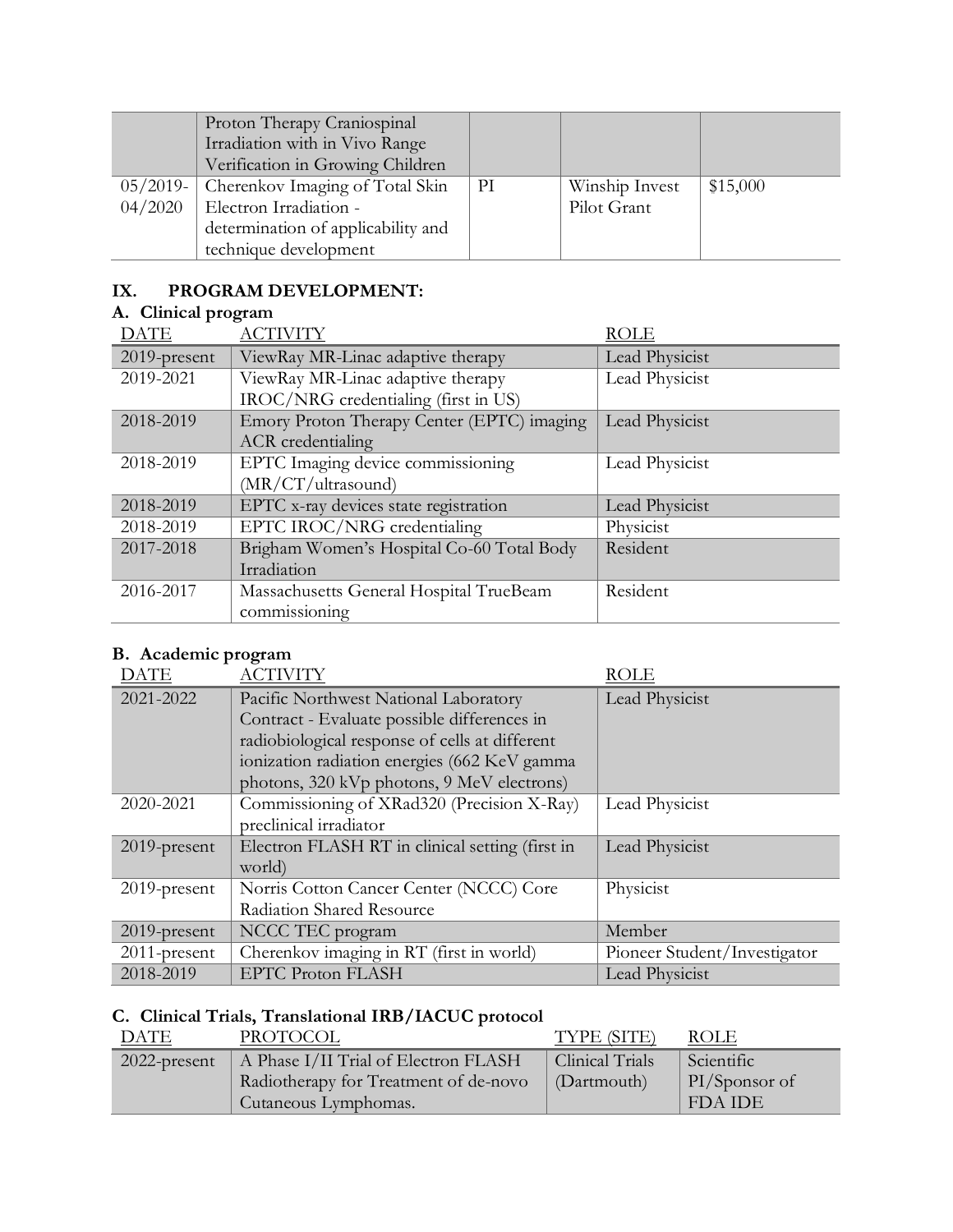| Physicist |
|-----------|
|           |
|           |
|           |
| Physicist |
|           |
|           |
|           |
|           |
|           |
|           |
|           |
|           |
|           |
|           |
|           |
|           |
|           |
|           |
|           |
|           |
|           |

# **X. RESEARCH ACTIVITIES**

| <b>DATE</b>     | <b>TOPICS</b>                                                                     |
|-----------------|-----------------------------------------------------------------------------------|
| $2020$ -present | Gated Cardiac Radioablation Through Multi-Task Machine Learning and Real-         |
|                 | Time MR Imaging for Enhanced Myocardium Sparing                                   |
| $2019$ -present | AI powered Radiation Therapy                                                      |
| 2019-present    | Electron Flash Radiation Therapy                                                  |
| 2019-present    | Visual Isocenter Position Enhanced Review (VIPER): a Cherenkov imaging-           |
|                 | based solution for MR-linac daily QA                                              |
| 2011-present    | Radio-luminescence imaging-based dosimetry and chemical sensing in RT             |
| $2015$ -present | Single Imager based Proton Radiography and CT                                     |
| 2018-present    | Ultra-fast Optical Imaging for Quality Assurance and Optimization of Proton       |
|                 | <b>FLASH Radiation Therapy</b>                                                    |
| 2018-present    | A Single-imager based Electronic Portal Imaging System for Transmission Proton    |
|                 | FLASH Radiation Therapy Verification                                              |
| 2018-2019       | Proton FLASH RT Platform Based on the Varian ProBeam System                       |
| 2018-2019       | Metal-intercalated carbon dots as radiosensitizers for non-small cell lung cancer |
|                 | therapy                                                                           |
| 2018-2019       | Cherenkov Imaging of Total Skin Electron Irradiation - determination of           |
|                 | applicability and technique development                                           |
| 2017-2018       | Log-based Quality Assurance for Proton PBS delivery                               |
| 2016-2017       | Real Tissue Water Equivalent Path Lengths Using an Efficient Dose Extinction      |
|                 | Method                                                                            |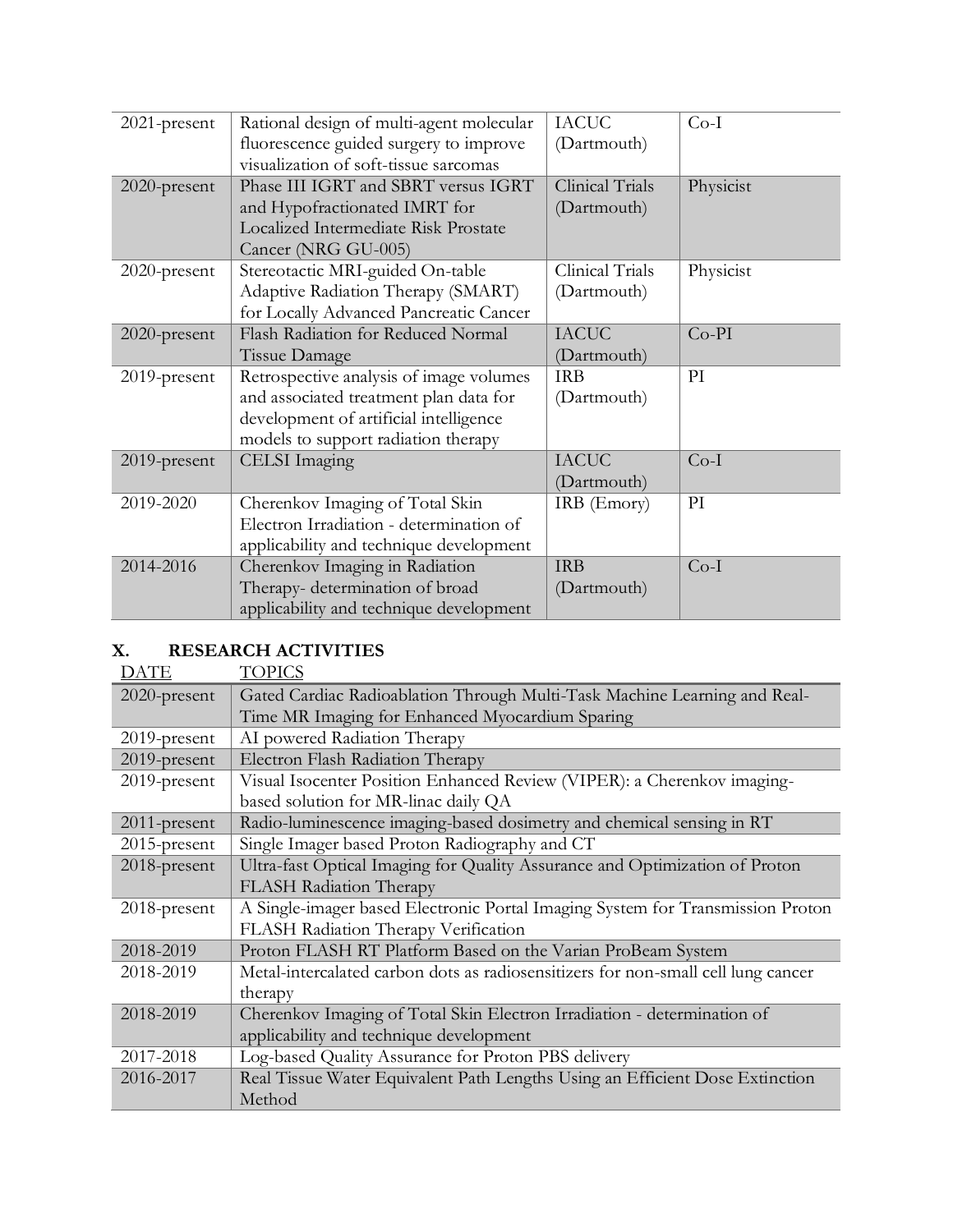| 2015-2018 | Iterative Optimization of Relative Stopping Power by Single Detector Based     |
|-----------|--------------------------------------------------------------------------------|
|           | Multi-Projection Proton Radiography                                            |
| 2015-2018 | Assessing The Need for Weekly Portal Imaging for Breast Patients               |
| 2008-2010 | Nitrogen Doped Defect Center in Diamond: Investigate the appellations of       |
|           | nitrogen doped defect center in diamond for quantum computing                  |
| 2008-2010 | Nitrogen Doped Defect Center in Diamond: Building a confocal microscopy        |
|           | system                                                                         |
| 2008-2010 | Colorful Laser Schlieren method: Analyzed the distribution of various fields   |
|           | (temperature field, airflow field) by using the Laser-schlieren technique; and |
|           | manifested it in color image.                                                  |

# **XI. CLINICAL ACTIVITIES**

| <b>DATE</b>  | <b>TOPICS</b>                                                             | <b>SYSTEM/DEVICE</b>                                                                                                                                                      |
|--------------|---------------------------------------------------------------------------|---------------------------------------------------------------------------------------------------------------------------------------------------------------------------|
| 2019         | MR-Linac acceptance and<br>commissioning                                  | ViewRay MRIdian/Water tank/Ion<br>chamber/Electrometer/CIRS motion<br>phantom/ACR MR phantom/Sun Nuclear<br>IC-Profiler                                                   |
| 2019         | MR-Linac treatment planning<br>system acceptance and<br>commissioning     | ViewRay MRIdian                                                                                                                                                           |
| 2019         | MR-guided adaptive radiation<br>therapy clinical workflow                 | Aria/ViewRay MRIdian                                                                                                                                                      |
| 2019-present | MR-guided adaptive radiation<br>therapy patient specific QA               | ArcCheck/ViewRay MRIdian                                                                                                                                                  |
| 2019-present | IMRT patient specific QA                                                  | ArcCheck/EPID/Varian Eclipse                                                                                                                                              |
| 2019-present | MR-Linac QA<br>(Daily/Monthly/Yearly)                                     | ViewRay MRIdian/Water tank/Ion<br>chamber/Electrometer/CIRS motion<br>phantom/ACR MR phantom/Sun Nuclear<br>IC-Profiler/ViewRay phantom/DoseOptics<br>Camera/VIPER system |
| 2019-present | Treatment device maintenance and<br>QA                                    | ViewRay MRIdian/Varian<br>TrueBeam/Trilogy/C-series linac                                                                                                                 |
| 2018         | EPTC imaging system<br>commissioning                                      | Siemens Aera 1.5T MRI scanner/ Siemens<br>Somatom Definition Edge Dual-energy CT<br>scanner/Hitachi ultrasound system                                                     |
| 2018         | Commissioning of peripheral<br>systems for CT/MR/ultrasound<br>simulators | Varian RGSC/SDX respiratory monitoring<br>system/Prostate LDR templates and step<br>motor system                                                                          |
| 2018         | Proton therapy system acceptance<br>and commissioning                     | Varian ProBeam/IBA Lynx/IBA<br>Stingray/IBA DigiPhan/IBA blue<br>phantom/IBA Matrixx/IBA Zebra/Logos<br><b>XRV</b>                                                        |
| 2018         | Proton therapy system QA<br>(Daily/Monthly/Yearly)                        | Varian ProBeam/IBA Lynx/IBA<br>Stingray/IBA DigiPhan/IBA blue<br>phantom/IBA Matrixx/IBA<br>Zebra/DailyQA3/Logos XRV                                                      |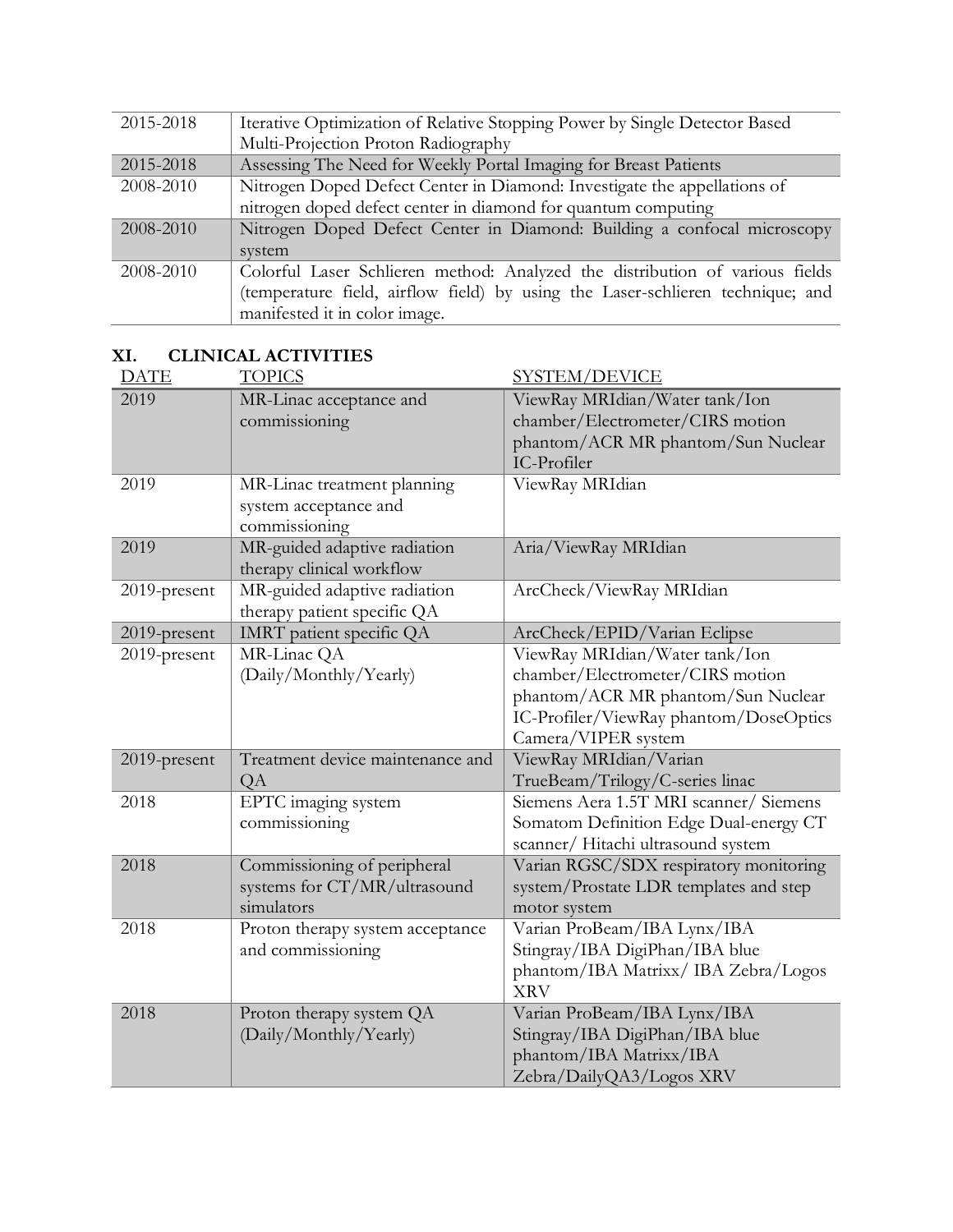| 2018      | Proton therapy treatment planning  | Raystation TPS/Varian Eclipse          |
|-----------|------------------------------------|----------------------------------------|
|           | system acceptance and              |                                        |
|           | commissioning                      |                                        |
| 2018      | Proton therapy clinical workflow   | Raystation TPS/Varian Eclipse/Aria     |
| 2018-2019 | Proton therapy patient specific QA | Raystation TPS/IBA DigiPhan            |
| 2018      | Shielding design and radiation     | Varian ProBeam/Survey meter/Neutron    |
|           | safety survey                      | meter/Neutron bubble detector          |
| 2015-2018 | Treatment planning                 | Mosaiq/Aria/Raystation/XiO and Astroid |
|           |                                    | (proton therapy)/Oncentra (HDR)        |
| 2015-2018 | Therapy system QA                  | Elekta and Varian linacs               |
|           | (Monthly/Yearly)                   |                                        |
| 2015-2018 | Patient specific QA                | IBA Matrixx/Delta4                     |
| 2015-2018 | Brachytherapy (HDR/LDR)            | Oncentra and VariSeed                  |

### **XII. ENTREPRENEURIAL ACTIVITIES**

#### **A. Activities**

| <b>DATE</b>     | <b>COMPANY</b>       | <b>ROLE</b>            |
|-----------------|----------------------|------------------------|
| $2020$ -present | ViewRay              | Roadmap meeting        |
| $2019$ -present | MathWorks            | Customer advisor board |
|                 |                      | member                 |
| 2019            | Siemens Healthineers | Roadmap meeting for CT |
|                 |                      | simulator              |
| $2015$ -present | DoseOptics, inc.     | Consultant             |

#### **B. Patents**

- 1. ZHANG R, POGUE BW, GLASER AK, GLADSTONE DJ, JARVIS LA, ANDREOZZI JM, et al. Cherenkov imaging systems and methods for determining radiation dose. Publication number WO2016176265 A1. Google Patents; 2016.
- 2. Pogue BW, Gladstone DJ, Davis SC, Axelson JJ, Glaser AK, Zhang R. Method And System For Using Cherenkov Radiation To Monitor Beam Profiles And Radiation Therapy. Publication number US20140114150 A1; WO2012159043A2; WO 2012159043 A3. Google Patents; 2014.
- 3. Daniel A. Alexander, Petr Bruza, Rongxiao Zhang, David J. Gladstone, MR-Linac Compatible Daily Quality Assurance System and Methods Utilizing Cherenkov Imaging for Imaging-Radiation Isocenter Coincidence Measurement, in submission
- 4. Petr Bruza, Brian Pogue, M, Ramish Ashraf, David Gladstone, Rongxiao Zhang, Systems and methods for accurate FLASH therapy, in submission

### **XIII. MEMBERSHIPS, OFFICE, JOURNAL, COMMITTEE ASSIGNMENTS IN ACADEMIC AND PROFESSIONAL SOCIETIES:**

| <b>DATE</b>     | SOCIETY/COMMITTEE/JOURNAL                               | <b>ROLE</b> |
|-----------------|---------------------------------------------------------|-------------|
| 2020-present    | <b>UHDpulse</b>                                         | Member      |
| $2021$ -present | <b>RSNA</b>                                             | Member      |
| $2021$ -present | ASTRO                                                   | Member      |
| 2021            | DOD LCRP Detection, Diagnosis and Prognosis (DDP) Panel | Reviewer    |
|                 | 2021-present   ABR volunteer program                    | Volunteer   |
| $2021$ -present | American Association of Physicists in Medicine (AAPM)   | Chair       |
|                 | Fluorescence-Guided Intervention Workgroup (WGFGI)      |             |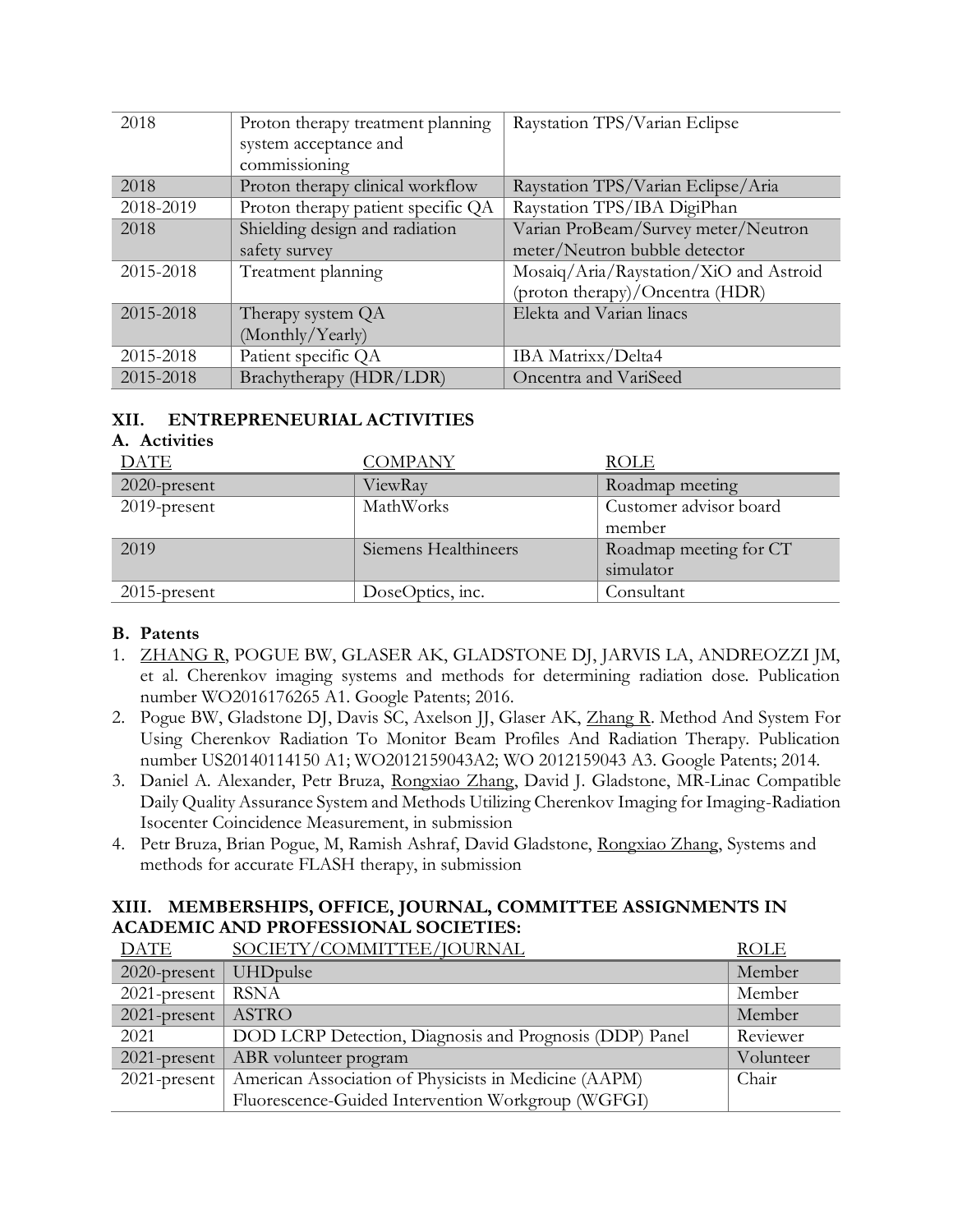| 2021-present | NRG Medical Physic FLASH RT committee                            | Member        |
|--------------|------------------------------------------------------------------|---------------|
| 2020-present | <b>AAPM</b> Annual Meeting                                       | Reviewer      |
| 2020-2021    | AAPM Summer Undergraduate Fellowship/DREAM program               | Mentor        |
| 2019-present | Particle Therapy Co-Operative Group (PTCOG) Imaging              |               |
|              | Subcommittee                                                     |               |
| 2020-present | AAPM Task Group No. 311: Guidance for Technical Performance      | Lead          |
|              | Evaluation for Fluorescence Guided Surgery Systems               | reviewer      |
| 2019-present | <b>AAPM Treatment Delivery Sub-Committee</b>                     | Member        |
| 2018         | DOD LCRP Detection, Diagnosis and Prognosis (DDP) Panel          | Reviewer      |
| 2019         | AAPM Task Group No. 274: Respiratory Motion Management for       | Reviewer      |
|              | Particle Therapy                                                 |               |
| 2019-2020    | Health Occupations Students of America                           | Judge         |
| 2019-2020    | AAPM Professional Mentorship Working Group                       | Guest         |
| 2018-2019    | <b>EPTC Radiation Safety Committee</b>                           | Co-Chair      |
| 2018-2019    | United Kingdom Medical Research Council                          | Reviewer      |
| 2018-present | Editorial Board of PLOS ONE                                      | Academic      |
|              |                                                                  | Editor        |
| 2017-2019    | <b>AAPM Treatment Delivery Sub-Committee</b>                     | Guest         |
| 2017-2019    | The IJROBP Resident Peer Reviewer Training (RePRT) Program       | Trainee       |
| 2016-present | <b>AAPM New England Chapter</b>                                  | Member        |
| 2014-present | American Association of Physicists in Medicine (AAPM)            | Member        |
| 2014-2016    | The Optical Society of American (OSA)                            | Member        |
| 2014-2016    | World Molecular Imaging Society (WMIS)                           | Member        |
| 2014         | University of Birmingham and Queen Elizabeth Hospital            | Visit scholar |
|              | Birmingham                                                       |               |
| 2014         | SLAC Geant4 Tutorial 2014                                        | Trainee       |
| 2012-present | IJROBP, Medical Physics, Physics in Medicine and Biology,        | Reviewer      |
|              | Radiation Oncology, Physica Medica, Nucl. Instrum. Methods.      |               |
|              | Phys. Res, Journal of Biomedical Optics, Optics Express,         |               |
|              | Biomedical Optics Express, JACMP, Scientific Reports, Optics     |               |
|              | Letters, Journal of Radiation Research, CA: A Cancer Journal for |               |
|              | Clinicians                                                       |               |
| 2010-2015    | Dartmouth Graduate Student Fellowship                            | Member        |

# **XIV. AWARDS, HONORS, MEDIA HIGHLIGHTS:**

| <b>DATE</b> | AWARD/HONOR/MEDIA HIGHLIGHTS                                 | <b>ROLE</b>   |
|-------------|--------------------------------------------------------------|---------------|
| 2021        | NCCC research retreat poster contest - best poster           | Senior author |
| 2021        | Zietman A. Red Journal Issue Highlights July 1, 2021         | Investigator  |
|             | https://www.redjournal.org/issue/S0360-3016(20)X0017-4       |               |
| 2021        | AAPM John R. Cameron Young Investigator Competition          | Senior author |
| 2021        | AAPM Scientific Council Program                              | Co-author     |
| 2021        | Converted clinical linac delivers FLASH radiotherapy (IOP    | Investigator  |
|             | physicsworld)                                                |               |
| 2021        | Dartmouth Researchers Pilot Safer Method of Radiation Cancer | Investigator  |
|             | Therapy (Dartmouth news)                                     |               |
| 2020        | Piloting a FLASH Radiotherapy Beam Development for           | Investigator  |
|             | Treatment of Cancer (NCCC news)                              |               |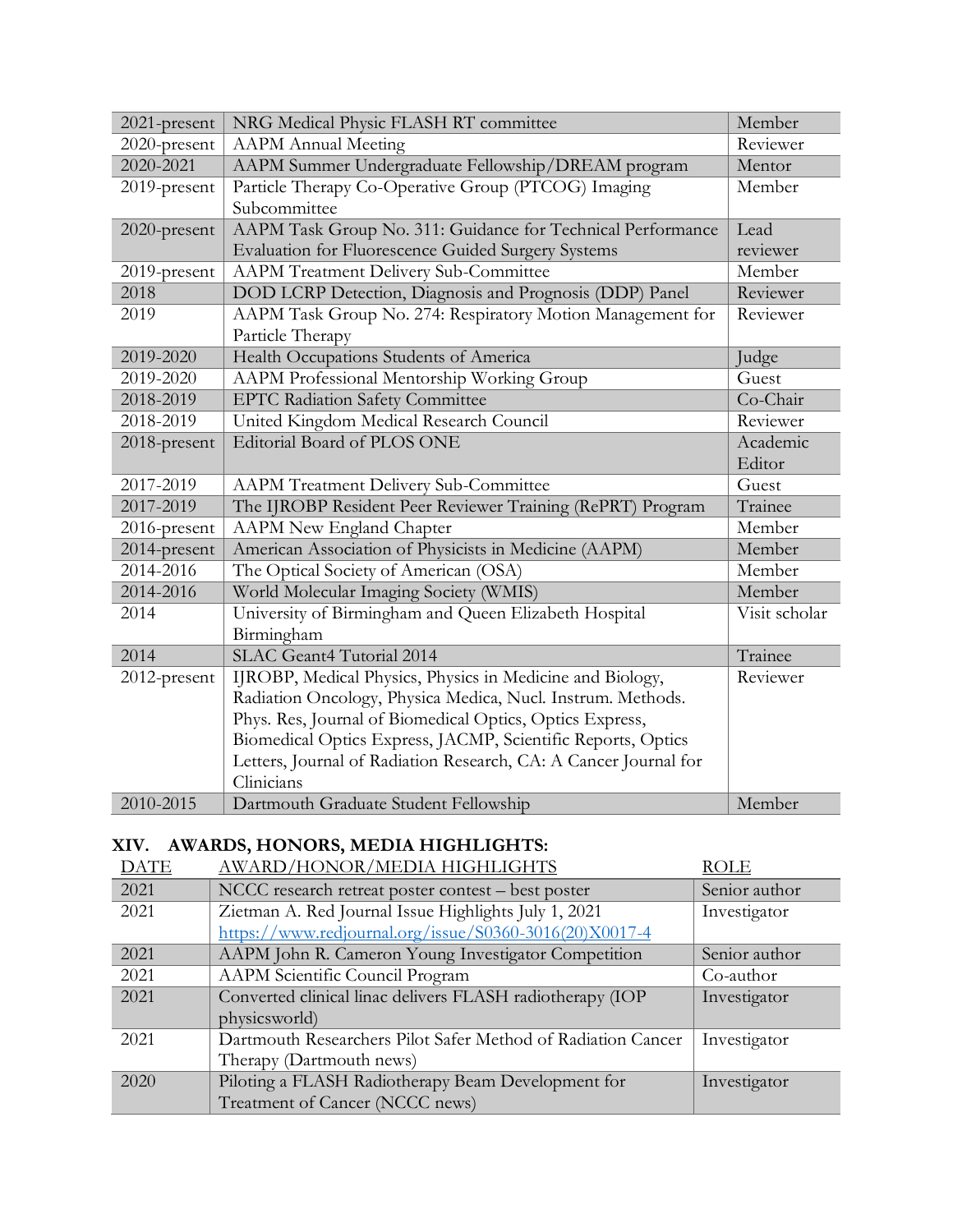| 2020      | Researchers capture first images of oxygen in cancer tumors                                   | Investigator |
|-----------|-----------------------------------------------------------------------------------------------|--------------|
|           | during radiation therapy (Thayer news)                                                        |              |
| 2019      | Optical imaging provides quality assurance for small<br>radiotherapy beams (IOP physicsworld) | Investigator |
| 2018      | Maps of in vivo oxygen pressure with submillimetre resolution                                 | Investigator |
|           | and nanomolar sensitivity (Nature Biomedical Engineering                                      |              |
|           | news)                                                                                         |              |
| 2017      | AAPM Science Council Associates Mentorship Program                                            | Awardee      |
| 2017      | IJROBP Resident Peer Reviewer Training (RePRT) Program                                        | Awardee      |
| 2017      | Travel award from Centers of Expertise in Healthcare Quality                                  | Awardee      |
|           | and Patient Safety, Harvard Medical School                                                    |              |
| 2016      | AAPM Scientific Council Program                                                               | Awardee      |
| 2016      | AAPM John R. Cameron Young Investigator Competition                                           | Co-author    |
| 2015      | Cover of Optics & Photonics News on in vivo CELSI                                             | Investigator |
| 2015      | Optics in the Molecular Imaging Race (Optics & Photonics<br>News)                             | Investigator |
| 2015      | Dartmouth Graduation Award for Academic Excellence                                            | Awardee      |
| 2015      | Travel Stipends, World Molecular Imaging Congress                                             | Awardee      |
| 2015      | Cherenkov Effect Improves Radiation Therapy for Patients                                      | Investigator |
|           | with Cancer (NCCC news)                                                                       |              |
| 2015      | Cerenkoscopy monitors breast treatments (IOP physicsworld)                                    | Investigator |
| 2015      | Cerenkov light tracks radiation dose (IOP physicsworld)                                       | Investigator |
| 2015      | Cerenkoscopy tested on human patient (IOP physicsworld)                                       | Investigator |
| 2015      | Cerenkov imaging tracks CyberKnife therapy (IOP<br>physicsworld)                              | Investigator |
| 2015      | Cherenkov Emissions Provide Real-Time Tool for Quality                                        | Investigator |
|           | Assurance in Radiation Therapy (IOP physicsworld)                                             |              |
| 2014      | AAPM John R. Cameron Young Investigator Competition                                           | Awardee      |
| 2014      | Best Presentation, New England AAPM Young Investigators'                                      | Awardee      |
|           | Symposium                                                                                     |              |
| 2014      | A scientific first: Team engineers photography radiation beams                                | Investigator |
|           | in human body through Cherenkov effect (Facebook Science X)                                   |              |
| 2014      | Imaging scheme tracks tumour oxygenation (IOP physicsworld)                                   | Investigator |
| 2014      | Physicists, physicians, engineers photograph radiation beams                                  | Investigator |
|           | through the Cherenkov effect (NCCC news)                                                      |              |
| 2013      | Cerenkov technique eyes linac QA (IOP physicsworld)                                           | Investigator |
| 2013      | AAPM Best in Physics Imaging Award                                                            | Awardee      |
| 2013      | Cherenkov Emission Imaging and Spectroscopy Utilizing                                         | Investigator |
|           | Isotopes and a Linear Accelerator (Princeton Instrument)                                      |              |
| 2012      | Tracking oxygenation during radiotherapy (IOP physicsworld)                                   | Investigator |
| 2010-2015 | Dartmouth graduate student scholarship                                                        | Awardee      |
| 2009      | Third Prize for college physics research experiments                                          | Awardee      |
| 2008-2010 | USTC undergraduate silver scholarship                                                         | Awardee      |
| 2006      | Gold prize national biology contest for high school students                                  | Awardee      |
| 2005      | Silver prize national chemistry contest for high school students                              | Awardee      |
| 2003      | Gold prize national physics contest for middle school students                                | Awardee      |
| 2003      | Silver prize provincial math contest for middle school students                               | Awardee      |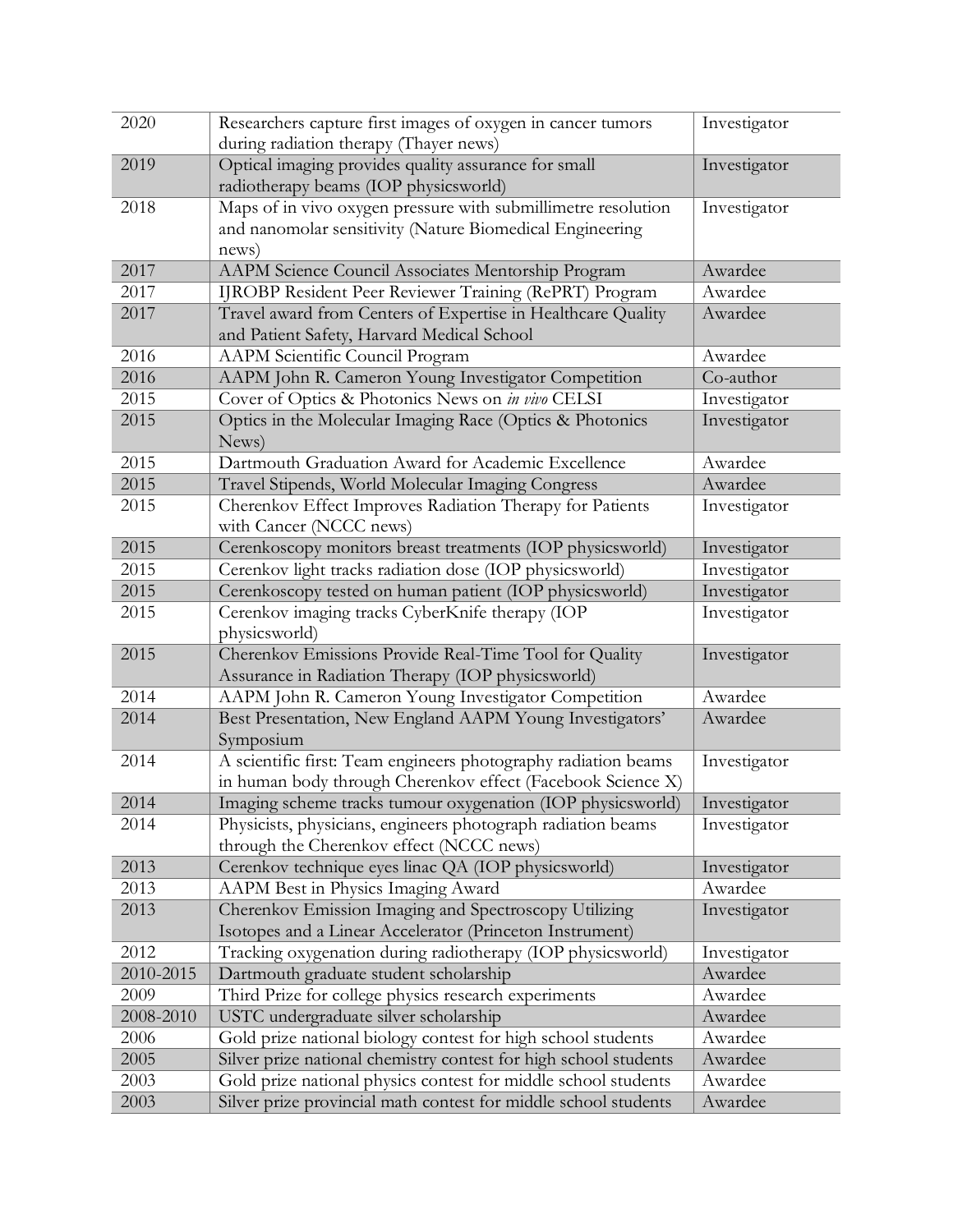| <b>DATE</b> | TOPIC/TITLE                                                                                 | ORGANIZATION                                                           | <b>LOCATION</b>       |
|-------------|---------------------------------------------------------------------------------------------|------------------------------------------------------------------------|-----------------------|
| 2022        | Translation FLASH-RT at Dartmouth                                                           | Brigham and Women's<br>Hospital                                        | Boston, MA            |
| 2022        | Electron FLASH-RT for Skin                                                                  | Water's Edge Dermatology                                               | Jupiter, FL           |
| 2021        | Radiation Oncology & BME; Partners<br>in Research at Dartmouth                              | Dartmouth Biomedical &<br><b>Biotechnical Engineering</b><br>Symposium | Hanover, NH           |
| 2021        | Existing and missing Pillars of D-H<br>RadOnc research: physics, biology and<br>engineering | Dartmouth RadOnc<br>Research Retreat                                   | Lebanon, NH           |
| 2021        | Veterinary FLASH and Radiation<br><b>Oncology Research</b>                                  | Radiation Research Society<br>2021 Annual Meeting                      | Pseudo Puerto<br>Rico |
| 2021        | Ultra-high Dose Rate FLASH-RT at<br>Dartmouth                                               | NCCC grand rounds                                                      | Lebanon, NH           |
| 2021        | FLASH Radiation Therapy at<br>Dartmouth                                                     | NCCC TEC                                                               | Lebanon, NH           |
| 2021        | Translational Ultra-High Dose Rate<br>Radiotherapy (FLASH-RT)                               | Dartmouth-Hitchcock<br>Medicine Grand Rounds                           | Lebanon, NH           |
| 2021        | Electron FLASH Radiation Therapy:<br>from feasibility to clinical translation               | UT Southwestern Medical<br>Center                                      | Dallas, TX            |
| 2021        | Cherenkov & Luminescence Imaging<br>in Radiation Therapy                                    | Harvard Medical School                                                 | Boston, MA            |
| 2021        | AI-Powered MR-guided Adaptive<br>Radiation Therapy                                          | Dartmouth-Hitchcock<br><b>Medical Center</b>                           | Lebanon, NH           |
| 2021        | Radioluminescence Imaging based<br>dosimetry and chemical sensing for<br><b>FLASH RT</b>    | Nanjing University of<br>Aeronautics and<br>Astronautics               | Nanjing, China        |
| 2020        | ViewRay Global User Meeting                                                                 | ViewRay                                                                | Zoom                  |
| 2020        | Radioluminescence Imaging for<br>FLASH RT Dosimetry and Oximetry                            | Georgia Tech                                                           | Atlanta, GA           |
| 2019        | FLASH-RT technologies                                                                       | NCCC TEC                                                               | Lebanon, NH           |
| 2019        | A Physicist's Perspective on Building<br>a Proton Center from The Ground<br>Up              | Johns Hopkins University                                               | Baltimore, MD         |
| 2018        | Is Weekly Portal Imaging Necessary<br>for Breast EBRT with Surface<br>Imaging Guidance?     | VisionRT                                                               | Buckhead, GA          |
| 2018        | <b>Exploring Applications of Cherenkov</b><br>Imaging in Radiation Therapy                  | <b>Emory University</b>                                                | Atlanta, GA           |
| 2014        | Human Cherenkoscopy in Radiation<br>Therapy                                                 | Dartmouth-Hitchcock<br>Medical Center                                  | Lebanon, NH           |

### **XV. INVITED PRESENTATIONS:**

# **XVI. BIBLIOGRAPHY**

**[\(https://scholar.google.com/citations?user=Lsw7Di8AAAAJ&hl=en\)](https://scholar.google.com/citations?user=Lsw7Di8AAAAJ&hl=en):**

**A. Original articles:**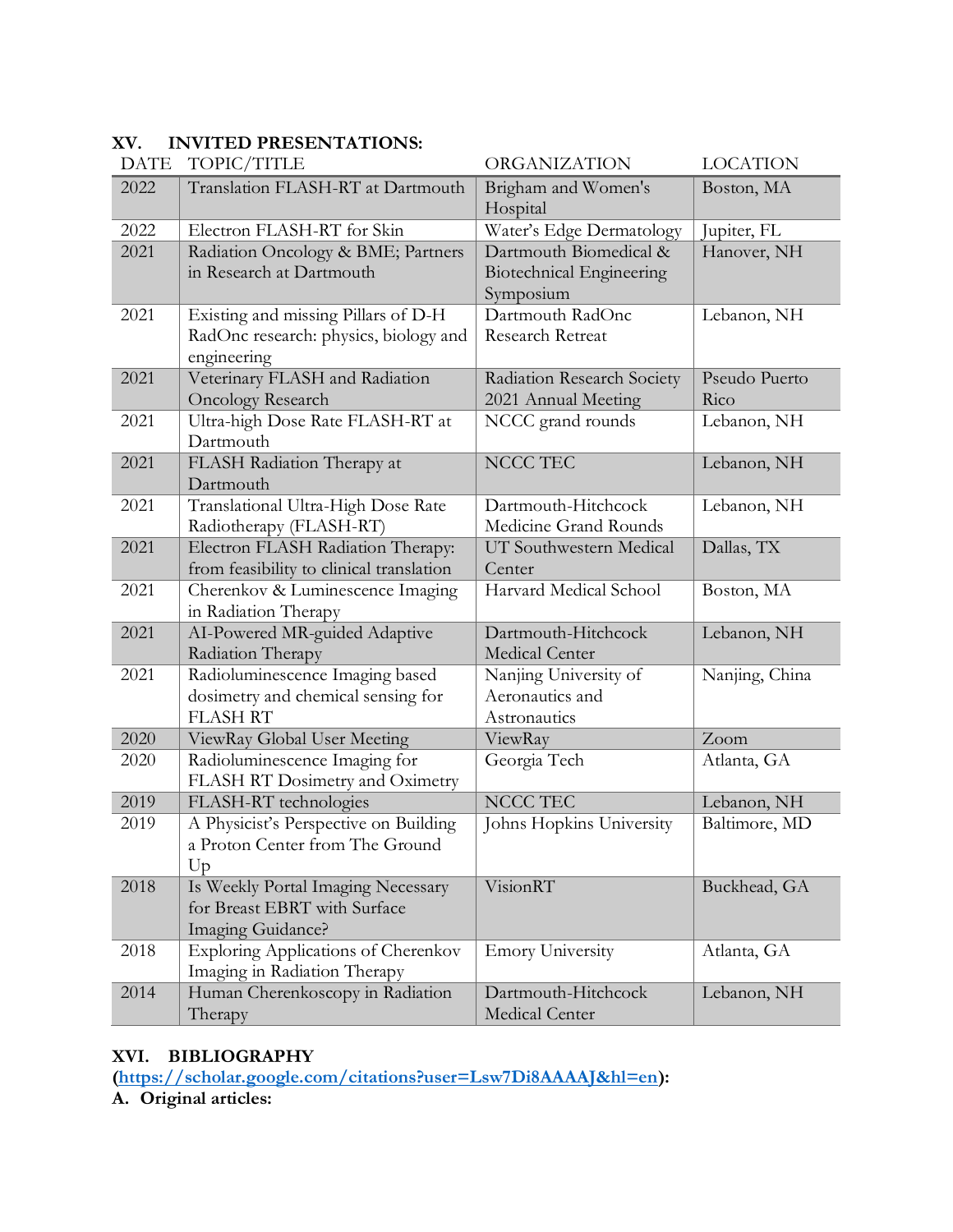- 1. Mahbubur Rahman, Jakub Kozelka, Austin Sloop, M. Ramish Ashraf, Petr Bruza, David J. Gladstone, Brian W. Pogue, Jeff Kapatoes, Bill Simon, Rongxiao Zhang, Characterization of Newly Designed EDGE Detector for UHDR FLASH Radiotherapy, 2022, in review
- 2. Savannah M. Decker, Daniel A. Alexander, Petr Bruza, Rongxiao Zhang, Erli Chen, Lesley A. Jarvis, David J. Gladstone, Brian W. Pogue, Performance Comparison of Quantitative Metrics for Analysis of in vivo Cherenkov Imaging During Radiotherapy, 2021, in review
- 3. R. Hachadorian, P. Bruza, M. Jermyn, D. J. Gladstone, R. Zhang, L. A. Jarvis, B. W. Pogue, Remote Dose Imaging from Cherenkov Images using Spatially-Resolved CT Calibration in Whole Breast Radiotherapy, 2021, in review
- 4. Daniel A. Alexander, Michael Jermyn, Petr Bruza, Rongxiao Zhang, Erli Chen, Savannah M. Decker, Tatum L. McGlynn, Rory A. Rosselot, Jae Lee, Melanie L. Rose, Benjamin B. Williams, Brian W. Pogue, David J. Gladstone, Lesley A. Jarvis, Retrospective Evaluation of an Always-on Cherenkov Imaging System for Radiotherapy Quality Improvement, 2021, in review
- 5. Issam El Naqa, Brian W. Pogue, Rongxiao Zhang, Ibrahim Oraiqat, Katia Parodi, Image guidance for Flash Radiotherapy, MedPhys, 2021, in review
- 6. Harold M. Swartz, P. Jack Hoopes, David J. Gladstone, Valentin Demidov, Peter Vaupel, Ann Barry Flood, Benjamin B. Williams, Rongxiao Zhang, Brian W. Pogue, A radiation biological analysis of the oxygen effect as a possible mechanism in FLASH, ISOTT, 2021, in review
- 7. Kayla EA Duval, Salome Shubitidze, Mahbubur Rahmen, M. Ramish Ashraf, Rongxiao Zhang, David J. Gladstone, Brian W. Pogue, P. Jack Hoopes, FLASH Radiotherapy delays the onset of normal tissue damage in skin without compromising treatment efficacy, 2021, in review
- 8. M. Ramish Ashraf, Mahbubur Rahman, Xu Cao, Kayla Duval, P. Jack Hoopes, David J. Gladstone, Brian W. Pogue, Rongxiao Zhang, Petr Bruza, Individual Pulse Monitoring and Dose Feedback System for Pre-Clinical Implementation of FLASH-RT, Physics in Medicine and Biology, 2021, in review
- 9. Mahbubur Rahman, Petr Bruza, David J. Gladstone Rongxiao Zhang and Brian W. Pogue, (2022). "Utilizing Pencil Beam Scan Dynamics and a Scintillation Screen to produce 3D Dose Distribution of Proton Beams." Journal of Physics: Conference Series 2167(1): 012034.
- 10. M. Ramish Ashraf, Cedar Farwell, Daniel A Alexander, Rongxiao Zhang, David J Gladstone, Brian W Pogue, Petr Bruza, (2022). "3D dose delivery QA using couch and gantry mounted cameras." Journal of Physics: Conference Series 2167(1): 012027.
- 11. Mahbubur Rahman, M. Ramish Ashraf, David J. Gladstone, Petr Bruza, Xu Cao, P. Jack Hoopes, Brian W. Pogue, Rongxiao Zhang, Rahman, M., et al. (2021). "Treatment Planning System for Electron FLASH Radiation Therapy: Open-Source for Clinical Implementation." Int J Radiat Oncol Biol Phys.
- 12. Daniel A. Alexander, Rongxiao Zhang, Benjamin B. Williams, Lawrence Gates, Frank C. Rafie, Brian W. Pogue, David J. Gladstone, Technical note: Rapid tissue maximum ratio characterization of a 0.35T MR-linac utilizing a hydrostatic technique with conventional equipment, in review
- 13. Mahbubur Rahman, Petr Bruza, Rachael Hachadorian, Daniel Alexander, Xu Cao, Rongxiao Zhang, David J. Gladstone, Brian W. Pogue, Rahman, M., et al. (2021). "Optimization of in vivo Cherenkov imaging dosimetry via spectral choices for ambient background lights and filtering." J Biomed Opt 26(10).
- 14. Tianshun Miao, Rongxiao Zhang, Michael Jermyn, Petr Bruza, Timothy Zhu, Brian W Pogue, David J. Gladstone, Benjamin B. Williams, Computational dose distribution comparison between the Stanford and Rotatory techniques in Total Skin Electron Treatment, in review
- 15. Heng Wang, Jianan Wu, Rongxiao Zhang, Esther Baer, Changran Geng, Kyung-Wook Jee, Gregory Sharp, Harald Paganetti, Jintian Tang, Christopher Cotter, Hsiao-Ming Lu, Accuracy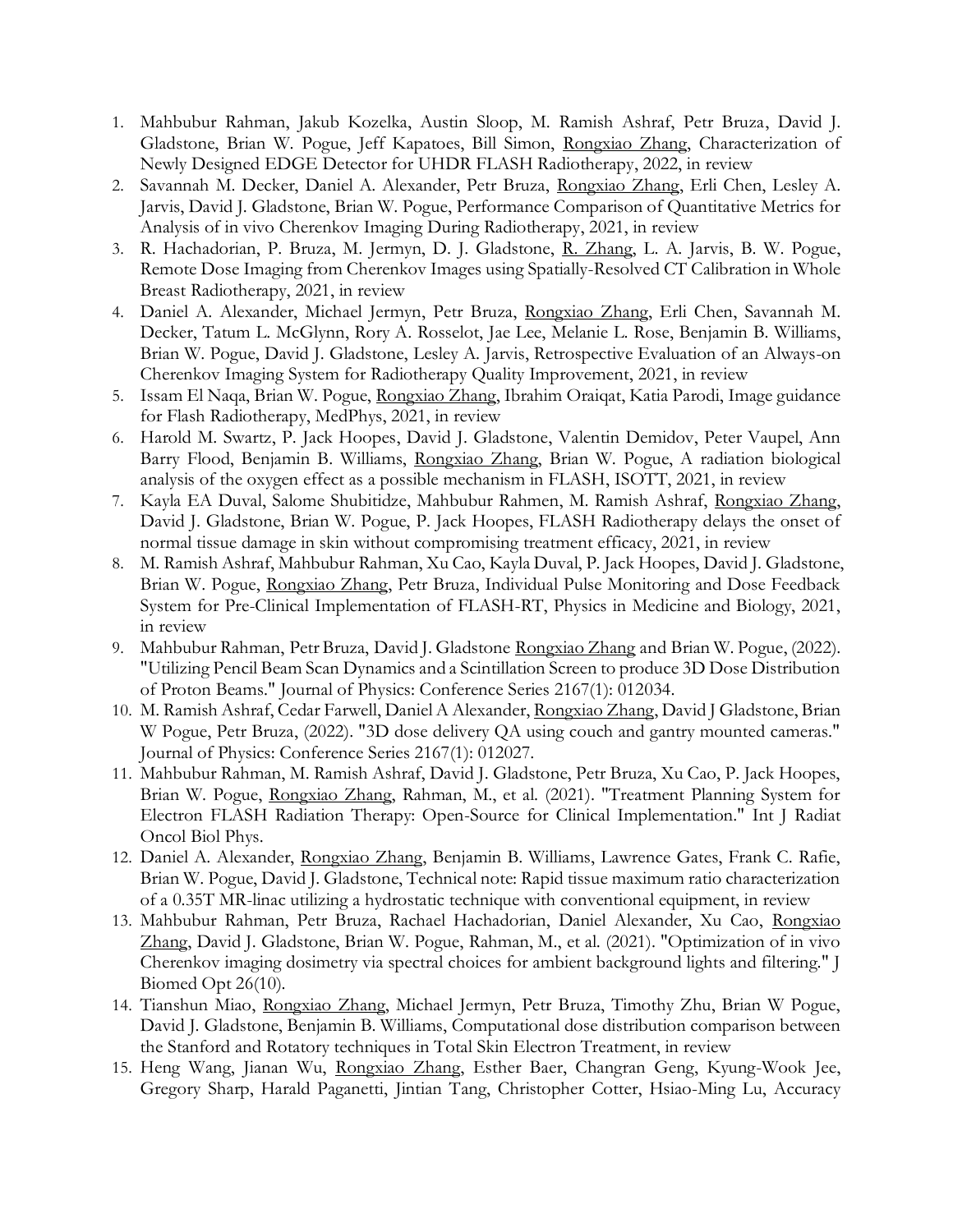Verification of Monte Carlo to Calculate Dose and Water Equivalent Path Length for Proton Therapy with Real Tissues, Physics in medicine and biology, in review

- 16. Rongxiao Zhang, Gregory C. Sharp, Kyung-Wook Jee, Ethan Cascio, Jacob Flanz, Lu, Hsiao-Ming, Feature based Water Equivalent Path Length (WEPL) Determination for Proton Radiography by the Technique of Time Resolved Dose Measurement, in review
- 17. Savannah Decker, Daniel Alexander, Rachael Hachadorian, Rongxiao Zhang, David Gladstone, Petr Bruza, Brian Pogue, Estimation of Diffuse Cherenkov Optical Emission from External Beam Radiation Build-Up in Tissue, Journal of Biomedical Optics, 2021, accepted
- 18. Rahman M, Ramish Ashraf M, Zhang R, Bruza P, Dexter CA, Thompson L, Cao X, Williams BB, Jack Hoopes P, Pogue BW, Gladstone DJ. In Reply to Newell et al. Int J Radiat Oncol Biol Phys. 2021 Jul 1;110(3):909-910. doi: 10.1016/j.ijrobp.2021.03.045.
- 19. Rahman M, Ashraf MR, Zhang R, Gladstone DJ, Cao X, Williams BB, Jack Hoopes P, Pogue BW, Bruza P. Spatial and temporal dosimetry of individual electron FLASH beam pulses using radioluminescence imaging. Phys Med Biol. 2021 Jun 30;66(13). doi: 10.1088/1361-6560/ac0390. PMID: 34015774.
- 20. Xu Cao, Rongxiao Zhang [EQUAL CONTRIBUTION], Tatiana V. Esipova, Srinivasa Rao Allu, Ramish Ashraf, Mahbubur Rahman, Jason R. Gunn, Petr Bruza, David J. Gladstone, Benjamin B. Williams, Harold M. Swartz, P. Jack Hoopes, Sergei A. Vinogradov, Brian W. Pogue, Quantification of Oxygen Depletion During FLASH Irradiation In Vitro and In Vivo, IJROBP, April 09, 2021 DOI:<https://doi.org/10.1016/j.ijrobp.2021.03.056>
- 21. Daniel A. Alexander, Petr Bruza, Aris G. Rassias, Jacqueline M. Andreozzi, Brian W. Pogue, Rongxiao Zhang, David J. Gladstone, Visual Isocenter Position Enhanced Review (VIPER): a Cherenkov imaging-based solution for MR-linac daily QA, MedPhys, 2021, <https://doi.org/10.1002/mp.14892>
- 22. M.Ramish Ashraf, Mahbubur Rahman, Rongxiao Zhang, Xu Cao, Benjamin B. Williams, P. Jack Hoopes, David J. Gladstone, Brian W. Pogue, Petr Bruza, Technical Note: Single-pulse beam characterization for FLASH-RT using optical imaging in a water tank, MedPhys, 17 March 2021 <https://doi.org/10.1002/mp.14843>
- 23. Brian Pogue, Rongxiao Zhang, David Gladstone, A Roadmap for Research in Medical Physics via Academic Medical Centers, MedPhys, 18 March 2021<https://doi.org/10.1002/mp.14849>
- 24. Pogue, B. W., Zhang, R., Cao, X., Jia, J. M., Petusseau, A., Bruza, P., & Vinogradov, S. A. (2021). Review of in vivo optical molecular imaging and sensing from x-ray excitation. Journal of Biomedical Optics, 26(01), 1–23.<https://doi.org/10.1117/1.jbo.26.1.010902>
- 25. Mahbubur Rahman, M Ramish Ashraf, Rongxiao Zhang, Petr Bruza, Chad A Dexter, Lawrence Thompson, Xu Cao, Benjamin B Williams, P Jack Hoopes, Brian W Pogue, David J Gladstone, Response to Comments Regarding: Electron FLASH Delivery at Treatment Room Isocenter for Efficient Reversible Conversion of a Clinical LINAC, IJROBP, March 31, 2021 DOI: <https://doi.org/10.1016/j.ijrobp.2021.03.045>
- 26. Mahbubur Rahman, M Ramish Ashraf, Rongxiao Zhang, Petr Bruza, Chad A Dexter, Lawrence Thompson, Xu Cao, Benjamin B Williams, P Jack Hoopes, Brian W Pogue, David J Gladstone, Electron FLASH Delivery at Treatment Room Isocenter for Efficient Reversible Conversion of a Clinical LINAC, IJROBP, 2021<https://doi.org/10.1016/j.ijrobp.2021.01.011>
- 27. M Rahman, P Bruza, Y Lin, DJ Gladstone, BW Pogue, R Zhang, Producing a Beam Model of the Varian ProBeam Proton Therapy System using TOPAS Monte Carlo Toolkit, Medical Physics, 2020,<https://doi.org/10.1002/mp.14532>
- 28. Daniel A Alexander, Petr Bruza, J Cedar M Farwell, Venkat Krishnaswamy, Rongxiao Zhang, David J Gladstone, Brian W Pogue, Detective quantum efficiency of intensified CMOS cameras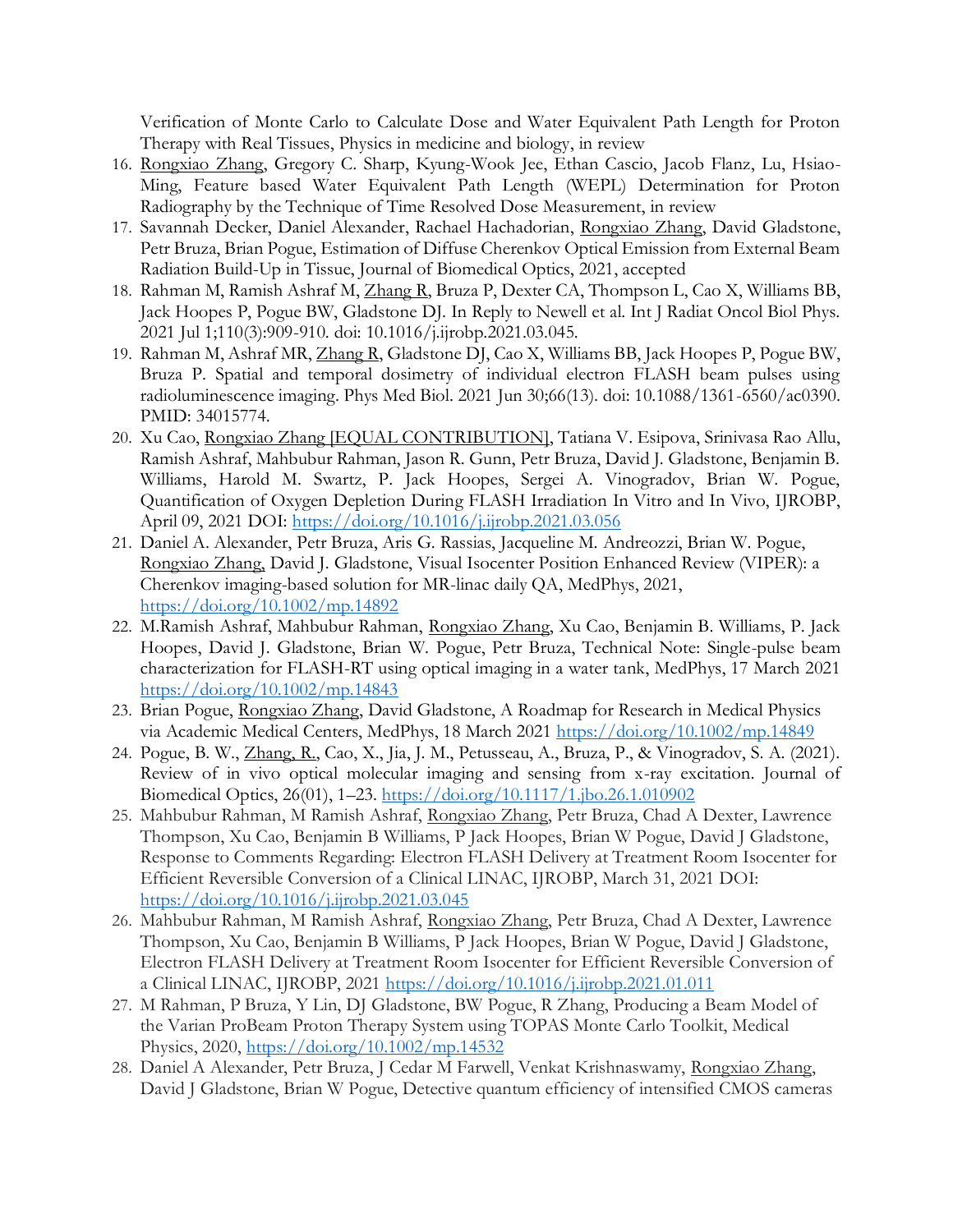for Cherenkov imaging in radiotherapy, Physics in Medicine & Biology, 2020, Volume 65, Number 22

- 29. Ashraf, M. R., Rahman, M., Zhang, R., Williams, B. B., Gladstone, D. J., Pogue, B. W., & Bruza, P. (2020). Dosimetry for FLASH Radiotherapy: A Review of Tools and the Role of Radioluminescence and Cherenkov Emission, frontiers in Physics.
- 30. Alexander, D. A., Zhang, R., Brůža, P., Pogue, B. W., & Gladstone, D. J. (n.d.). Scintillation imaging as a high-resolution, remote, versatile 2D detection system for MR-linac quality assurance. Medical Physics, 2020.<https://doi.org/10.1002/mp.14353>
- 31. Harms, J., Maloney, L., Sohn, J. J., Erickson, A., Lin, Y., & Zhang, R. (2020). Flat-panel imager energy-dependent proton radiography for a proton pencil-beam scanning system. Physics in Medicine & Biology, 65(14), 145001.<https://doi.org/10.1088/1361-6560/ab9981>
- 32. Brian W. Pogue, Petr Bruza, Rongxiao Zhang, David J. Gladstone, Cherenkov Imaging Dosimetry in External Beam Radiotherapy: Status in 2020, Journal of Physics: Conference Series; 2020: IOP Publishing.
- 33. Rahman, M., Bruza, P., Langen, K. M., Gladstone, D. J., Cao, X., Pogue, B. W., & Zhang, R. (2020). Characterization of a new scintillation imaging system for proton pencil beam dose rate measurements. Physics in Medicine & Biology. Retrieved from <http://iopscience.iop.org/10.1088/1361-6560/ab9452>
- 34. Serdar Charyyev, Yang Lei, Joseph Harms, Jun, Zhou, Bree Eaton, Mark McDonald, Walter Curran, Tian Liu, Rongxiao Zhang, Xiaofeng Yang, High quality proton portal imaging using deep learning for proton radiation therapy: a phantom study. Biomedical Physics & Engineering Express, 6(3), 35029.
- 35. Joseph Harms, Chih-Wei Chang, Rongxiao Zhang and Liyong Lin, (2020). Nuclear halo measurements for accurate prediction of field size factor in a Varian ProBeam proton PBS system. Journal of Applied Clinical Medical Physics, 21(1), 197–204.
- 36. Charyyev, S., Artz, M., Szalkowski, G., Chang, C.-W., Stanforth, A., Lin, L., Zhang, R. & Wang, C.-K. C. Optimization of hexagonal-pattern minibeams for spatially fractionated radiotherapy using proton beam scanning. Medical Physics, (2020).<https://doi.org/10.1002/mp.14192>
- 37. Chih-Wei Chang, Sheng Huang, Joseph Harms, Jun Zhou, Rongxiao Zhang, Anees Dhabaan, Roelf Slopsema, Minglei Kang, Tian Liu, Mark McDonald, Katja Langen, and Liyong Lin, (2020). A standardized commissioning framework of Monte Carlo dose calculation algorithms for proton pencil beam scanning treatment planning systems. Medical Physics, 47(4), 1545–1557.
- 38. Irwin Tendler, Jeremy Bredfeldt, Rongxiao Zhang, Petr Bruza, Michael Jermyn, Brian Pogue, and David Gladstone. (2019). "Technical Note: Quality assurance and relative dosimetry testing of a (60) Co total body irradiator using optical imaging." Med Phys 46(8): 3674-3678.
- 39. Joseph Harms, Yang Lei, Tonghe Wang, Rongxiao Zhang, Jun Zhou, Xiangyang Tang, Walter Curran, Tian Liu, and Xiaofeng Yang, Harm. (2019). "Deep-Learning Based CBCT Image Correction for CBCT-Guided Adaptive Radiation Therapy." Medical Physics 46(6): E499-E499.
- 40. Rongxiao Zhang, Gregory C. Sharp, Kyung-Wook Jee, Ethan Cascio, Jacob Flanz, Lu, Hsiao-Ming, (2019). "Iterative optimization of relative stopping power by single detector based multiprojection proton radiography." Phys Med Biol 64(6): 065022.
- 41. Brian W. Pogue, Jinchao Feng, Huiyun Lin, Petr Bruza, Ethan LaRochelle, Rongxiao Zhang, Hamid Dehghani, Scott C. Davis, Sergei Vinogradov, David J. Gladstone, Lesley A. Jarvis. (2018). "Maps of in vivo oxygen pressure with submillimetre resolution and nanomolar sensitivity enabled by Cherenkov-excited luminescence scanned imaging." Nature Biomedical Engineering 2: 254- 264.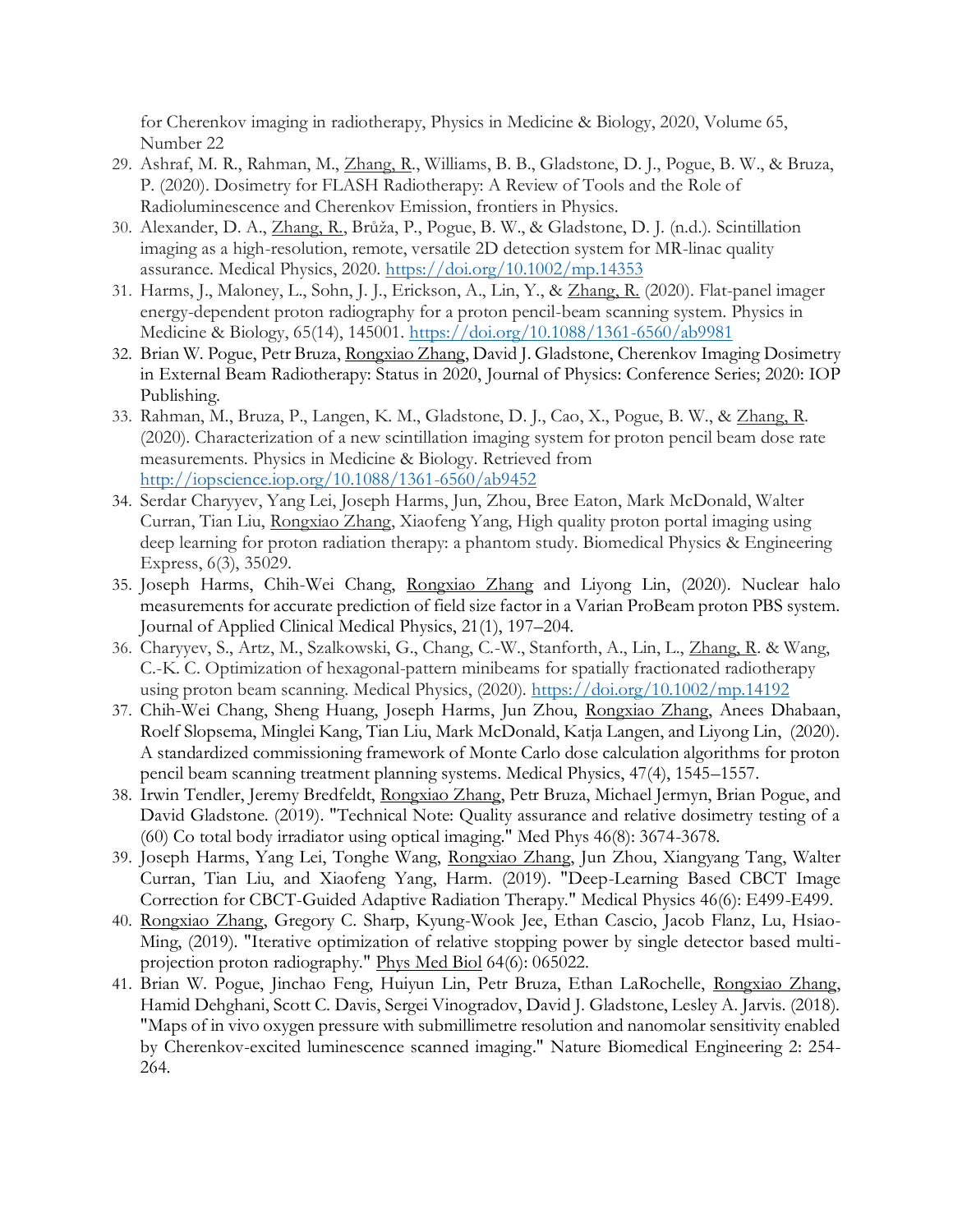- 42. E. Baer, A. Lalonde, R. Zhang, K.W. Jee, K. Yang, G.C. Sharp, B. Liu, G. Royle, H. Bouchard, H.M. Lu. (2018). "Experimental validation of two dual-energy CT methods for proton therapy using heterogeneous tissue samples." Medical Physics 45(1): 48-59.
- 43. Rongxiao Zhang, Kyung-Wook Jee, Ethan Cascio, Gregory C. Sharp, Jacob Flanz, Lu, Hsiao-Ming. "Improvement of single detector proton radiography by incorporating intensity of timeresolved dose rate functions." 2017 Phys Med Biol 63(1): 015030.
- 44. Rongxiao Zhang, Esther Baer, Kyung-Wook Jee, Gregory C. Sharp; Jay Flanz, Hsiao-Ming Lu. Investigation of real tissue water equivalent path lengths using an efficient dose extinction method, Phys Med Biol. 2017 Jun 23;62(14):5640-5651.
- 45. B.W. Pogue, R. Zhang, A.K. Glaser, J.M. Andreozzi, P. Bruza, D.J. Gladstone, L.A Jarvis, Cherenkov imaging in the potential roles of radiotherapy QA and delivery, Journal of Physics Conference Series, 2017
- 46. Jee, Kyung-Wook; Zhang, Rongxiao; Bentefour, El; Doolan, Paul; Cascio, Ethan; Sharp, Gregory; Flanz, Jacob; Lu, Hsiao-Ming, Investigation of time-resolved proton radiography using x-ray flatpanel imaging system, Physics in medicine and biology 62 1905-19
- 47. Zhang R, Glaser AK, Andreozzi J, Jiang S, Jarvis LA, Gladstone DJ, et al. Beam and tissue factors affecting Cherenkov image intensity for quantitative entrance and exit dosimetry on human tissue. Journal of biophotonics. 2016.
- 48. Lin H, Zhang R, Gunn JR, Esipova TV, Vinogradov S, Gladstone DJ, et al. Comparison of Cherenkov excited fluorescence and phosphorescence molecular sensing from tissue with external beam irradiation. Physics in medicine and biology. 2016;61(10):3955-68.
- 49. Andreozzi JM, Zhang R, Gladstone DJ, Williams BB, Glaser AK, Pogue BW, et al. Cherenkov imaging method for rapid optimization of clinical treatment geometry in total skin electron beam therapy. Medical physics. 2016;43(2):993-1002.
- 50. Zhang R, D'Souza A V, Gunn JR, Esipova TV, Vinogradov SA, Glaser AK, et al. Cherenkovexcited luminescence scanned imaging. Optics letters. 2015;40(5):827-30.
- 51. Zhang R, Andreozzi JM, Gladstone DJ, Hitchcock WL, Glaser AK, Jiang S, et al. Cherenkoscopy based patient positioning validation and movement tracking during post-lumpectomy whole breast radiation therapy. Physics in medicine and biology. 2015;60(1):L1-14.
- 52. Roussakis Y, Zhang R, Heyes G, Webster G, Mason S, Green S, et al. Real-time Cherenkov emission portal imaging during CyberKnife(R) radiotherapy. Physics in medicine and biology. 2015;60(22):N419-25.
- 53. Glaser AK, Zhang R, Andreozzi JM, Gladstone DJ, Pogue BW. Cherenkov radiation fluence estimates in tissue for molecular imaging and therapy applications. Physics in medicine and biology. 2015;60(17):6701-18.
- 54. Glaser AK, Andreozzi JM, Zhang R, Pogue BW, Gladstone DJ. Optical cone beam tomography of Cherenkov-mediated signals for fast 3D dosimetry of x-ray photon beams in water. Medical physics. 2015;42(7):4127-36.
- 55. Darafsheh A, Zhang R, Kanick SC, Pogue BW, Finlay JC. Spectroscopic separation of Cerenkov radiation in high-resolution radiation fiber dosimeters. Journal of biomedical optics. 2015;20(9):095001.
- 56. Andreozzi JM, Zhang R, Glaser AK, Jarvis LA, Pogue BW, Gladstone DJ. Camera selection for real-time in vivo radiation treatment verification systems using Cherenkov imaging. Medical physics. 2015;42(2):994-1004.
- 57. Pogue BW, Glaser AK, Zhang R, Gladstone DJ Cherenkov radiation dosimetry in water tanks– video rate imaging, tomography and IMRT & VMAT plan verification. Journal of Physics: Conference Series; 2015: IOP Publishing.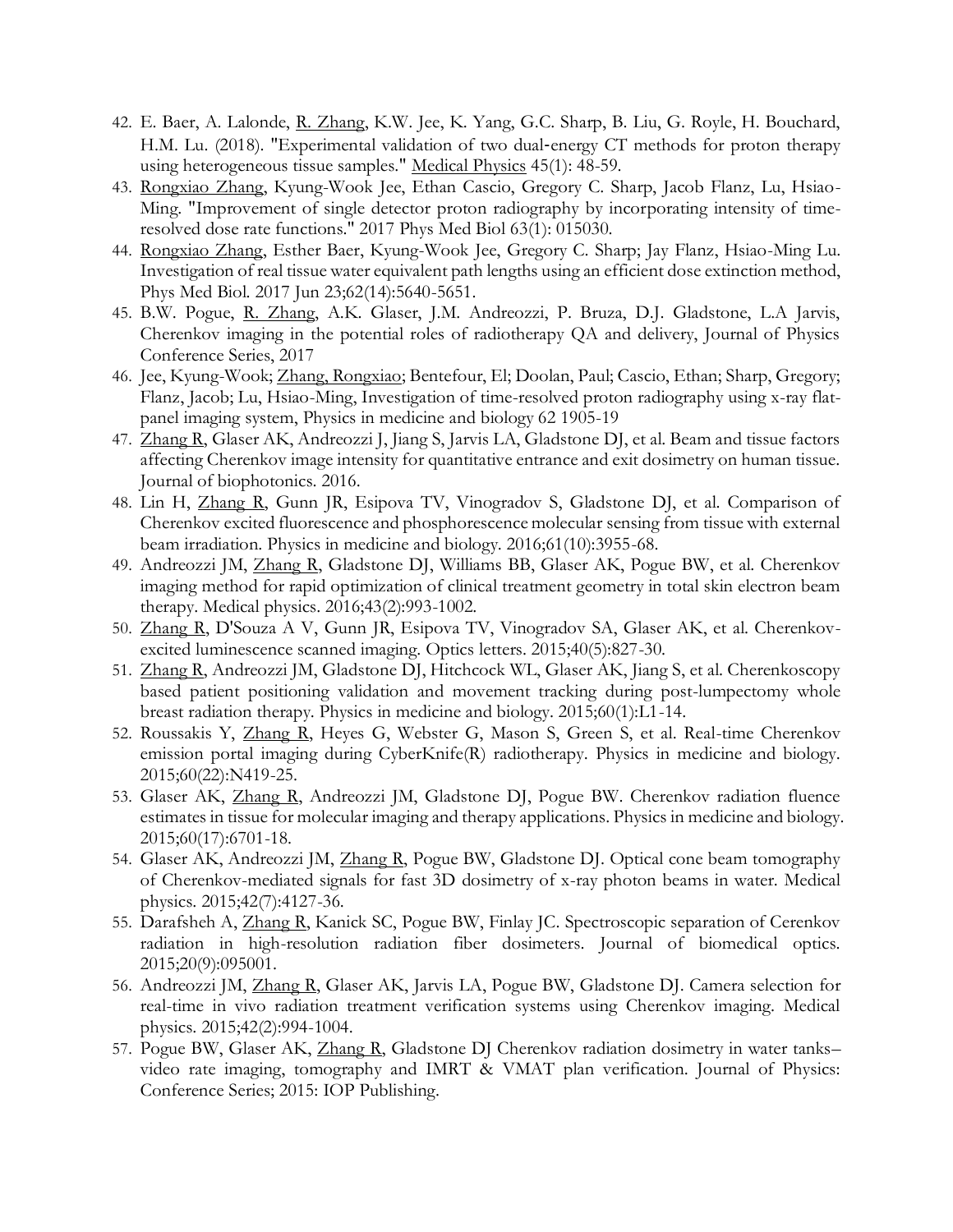- 58. Jarvis LA, Zhang R [EQUAL CONTRIBUTION], Gladstone DJ, Jiang S, Hitchcock W, Friedman OD, et al. Cherenkov video imaging allows for the first visualization of radiation therapy in real time. International journal of radiation oncology, biology, physics. 2014;89(3):615-22.
- 59. Holt RW, Zhang R [EQUAL CONTRIBUTION], Esipova TV, Vinogradov SA, Glaser AK, Gladstone DJ, et al. Cherenkov excited phosphorescence-based pO2 estimation during multibeam radiation therapy: phantom and simulation studies. Physics in medicine and biology. 2014;59(18):5317-28.
- 60. Glaser AK, Zhang R, Gladstone DJ, Pogue BW. Optical dosimetry of radiotherapy beams using Cherenkov radiation: the relationship between light emission and dose. Physics in medicine and biology. 2014;59(14):3789-811.
- 61. Glaser AK, Andreozzi JM, Davis SC, Zhang R, Pogue BW, Fox CJ, et al. Video-rate optical dosimetry and dynamic visualization of IMRT and VMAT treatment plans in water using Cherenkov radiation. Medical physics. 2014;41(6):062102.
- 62. Zhang R, Glaser AK, Gladstone DJ, Fox CJ, Pogue BW. Superficial dosimetry imaging based on Cerenkov emission for external beam radiotherapy with megavoltage x-ray beam. Medical physics. 2013;40(10):101914.
- 63. Zhang R, Gladstone DJ, Jarvis LA, Strawbridge RR, Jack Hoopes P, Friedman OD, et al. Realtime in vivo Cherenkoscopy imaging during external beam radiation therapy. Journal of biomedical optics. 2013;18(11):110504.
- 64. Zhang R, Fox CJ, Glaser AK, Gladstone DJ, Pogue BW. Superficial dosimetry imaging of Cerenkov emission in electron beam radiotherapy of phantoms. Physics in medicine and biology. 2013;58(16):5477-93.
- 65. Zhang R, Davis SC, Demers JL, Glaser AK, Gladstone DJ, Esipova TV, et al. Oxygen tomography by Cerenkov-excited phosphorescence during external beam irradiation. Journal of biomedical optics. 2013;18(5):50503.
- 66. Glaser AK, Voigt WH, Davis SC, Zhang R, Gladstone DJ, Pogue BW. Three-dimensional Cerenkov tomography of energy deposition from ionizing radiation beams. Optics letters. 2013;38(5):634-6.
- 67. Glaser AK, Kanick SC, Zhang R, Arce P, Pogue BW. A GAMOS plug-in for GEANT4 based Monte Carlo simulation of radiation-induced light transport in biological media. Biomedical optics express. 2013;4(5):741-59.
- 68. Glaser AK, Davis SC, Voigt WH, Zhang R, Pogue BW, Gladstone DJ. Projection imaging of photon beams using Cerenkov-excited fluorescence. Physics in medicine and biology. 2013;58(3):601-19.
- 69. Glaser AK, Davis SC, McClatchy DM, Zhang R, Pogue BW, Gladstone DJ. Projection imaging of photon beams by the Cerenkov effect. Medical physics. 2013;40(1):012101.
- 70. Demers JL, Davis SC, Zhang R, Gladstone DJ, Pogue BW. Cerenkov excited fluorescence tomography using external beam radiation. Optics letters. 2013;38(8):1364-6.
- 71. Zhang R, Glaser A, Esipova TV, Kanick SC, Davis SC, Vinogradov S, et al. Cerenkov radiation emission and excited luminescence (CREL) sensitivity during external beam radiation therapy: Monte Carlo and tissue oxygenation phantom studies. Biomedical optics express. 2012;3(10):2381- 94.
- 72. Glaser AK, Zhang R, Davis SC, Gladstone DJ, Pogue BW. Time-gated Cherenkov emission spectroscopy from linear accelerator irradiation of tissue phantoms. Optics letters. 2012;37(7):1193-5.

#### **B. Book chapters:**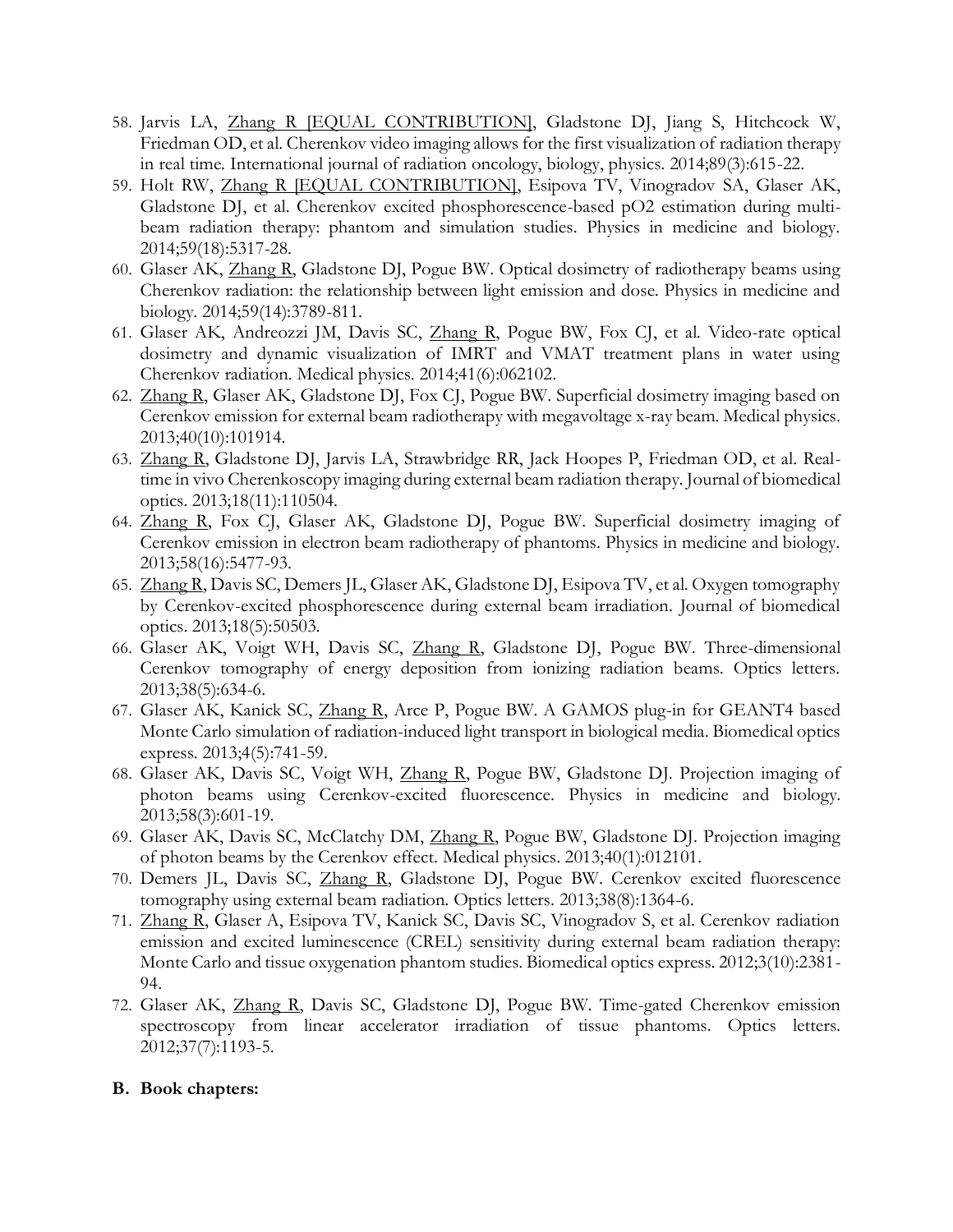1. Adam K. Glaser, Rongxiao Zhang, Brian W. Pogue, David J. Gladstone, "Cherenkov Imaging Applications in Radiation Therapy Dosimetry", Scintillation Dosimetry -- Chapter 21. CRC Press LLC; 2016. ISBN 9781482208993 - CAT# K21616.

## **C. Abstracts:**

- 1. Austin Sloop, Mahbubur Rahman, Jakub Kozelka, Muhammad Ramish Ashraf, Petr Bruza, David Gladstone, Brian Pogue, Jeffrey Kapatoes, William Simon, Rongxiao Zhang, Characterization of Newly Designed EDGE Detector for UHDR FLASH Radiotherapy, AAPM Spring Clinical Meeting 2022, New Orleans, LA [**Talk, Early-Career Investigator Symposium**]
- 2. Mahbubur Rahman, Kevin Erhart, David Gladstone, Petr Bruza, Lesley Jarvis, Brian Pogue, Jack Hoopes, Rongxiao Zhang, Intensity Modulation in Electron UHDR FLASH Radiotherapy, AAPM Spring Clinical Meeting 2022, New Orleans, LA [**Poster, Best Poster Contest**]
- 3. Savannah Decker, Daniel Alexander, Petr Bruza, Rongxiao Zhang, Erli Chen, Lesley Jarvis, David Gladstone, Brian Pogue, Automated Detection Algorithms for Improving Radiotherapy Delivery that Directly Quantify Treatment Errors from Online In Vivo Cherenkov Imaging, AAPM Spring Clinical Meeting 2022, New Orleans, LA [**Talk, Early-Career Investigator Symposium**]
- 4. Daniel Alexander, Michael Jermyn, Petr Bruza, Rongxiao Zhang, Erli Chen, Savannah Decker, Brian Pogue, Lesley Jarvis, David Gladstone, Clinic-Wide Cherenkov Imaging Identifies New Areas of Quality Improvement in Radiation Therapy, AAPM Spring Clinical Meeting 2022, New Orleans, LA [**Talk, Early-Career Investigator Symposium**]
- 5. Mahbubur Rahman, Muhammad Ramish Ashraf, Rongxiao Zhang, Xu Cao, David Gladstone, Lesley Jarvis, Jack Hoopes, Brian Pogue, Petr Bruza, In Vivo Cherenkov Imaging Monitors FLASH RT, AAPM Spring Clinical Meeting 2022, New Orleans, LA [**Poster, Best Poster Contest**]
- 6. Harold M. Swartz, Valentin Demidov, P. Jack Hoopes, David J. Gladstone, Peter Vaupel, Ann Barry Flood, Benjamin B. Williams, Rongxiao Zhang, Brian W. Pogue, A radiation biological analysis of the possible mechanism for the oxygen effect in FLASH, FRPT, 2021 [ePoster]
- 7. Mahbubur Ronny Rahman, Petr Bruza, David J. Gladstone, Kayla Duval, Valentin Demidov, Lesley A. Jarvis, Philip E. Schaner, Xu Cao, M. Ramish Ashraf, Brian W. Pogue, P. Jack Hoopes, Rongxiao Zhang, Dartmouth Program for FLASH Radiotherapy, NCCC research retreat, 2021 [**First Place in Poster Contest**]
- 8. Savannah Decker, Petr Bruza, Rongxiao Zhang, David J. Gladstone, Brian Pouge, Lesley A. Jarvis, Quantitating Radiation Dose with Cherenkov Imaging, NCCC research retreat, 2021 [Poster]
- 9. Harold M. Swartz, Valentin Demidov, P. Jack Hoopes, David J. Gladstone, Peter Vaupel, Ann Barry Flood, Benjamin B. Williams, Rongxiao Zhang, Brian W. Pogue, A radiation biological analysis of the possible mechanism for the oxygen effect in FLASH, NCCC research retreat, 2021 [Poster]
- 10. Brady Hunt, Gregory A. Russo, Bassem I. Zaki, Zhong Han, Gobind Gill, David Gladstone, Brian W. Pogue, Rongxiao Zhang, Deep learning-based deformable registration of MR cine sequences for automated and patient-specific target tracking on MR-Linacs, CMIMI, 2021 [**Talk**]
- 11. Rongxiao Zhang, Petr Bruza, Kayla Duval, Xu Cao, Ramish Ashraf, Mahbubur Rahman, Gobind Gill, Alan Hartford, Bassem Zaki, Philip E. Schaner, Lesley Jarvis, P. Jack Hoopes, Brian W. Pogue and David Gladstone, Logistics of A Flash-Rt Program in Clinical Setting, FRPT, 2021 [ePoster]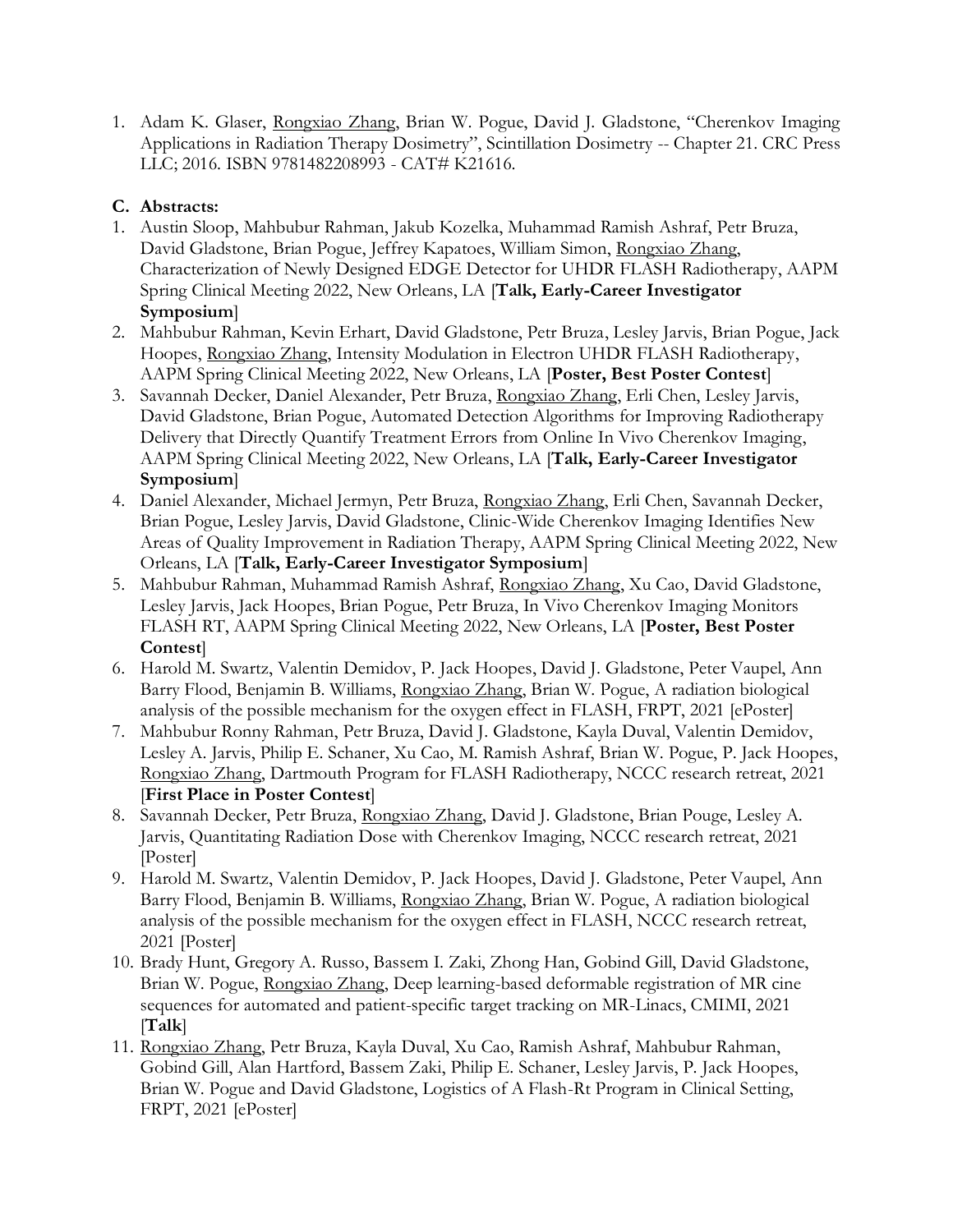- 12. M.Ramish Ashraf, Mahbubur Rahman, Rongxiao Zhang, Xu Cao, Benjamin B. Williams, P. Jack Hoopes, David J. Gladstone, Brian W. Pogue, Petr Bruza, Pulse-Resolved, Beam Monitoring and Feedback System for FLASH-RT Using Fiber-Coupled Scintillating Detectors, FRPT, 2021 [**Talk, Best Abstract Award**]
- 13. Mahbubur Rahman, M. Ramish Ashraf, David J. Gladstone, Petr Bruza, Lesley A. Jarvis, Philip E. Schaner, Xu Cao, Brian W. Pogue, P. Jack Hoopes, Rongxiao Zhang, LINAC Modifications, Commissioning and Treatment Planning with Minimal Alteration of Clinical Workflow, FRPT, 2021 [**Talk**]
- 14. V. Demidov, X. Cao, R. Ashraf, M. Rahman, R. Zhang, D. J. Gladstone, P. J. Hoopes, J. T. Elliott, B. W. Pogue, Longitudinal In-Vivo Assessment of Mouse Skin Damage with Functional Optical Coherence Tomography in Flash Versus Conventional Radiotherapy, FRPT, 2021 [**Talk, Best Abstract Award**]
- 15. Xu Cao, Rongxiao Zhang, Tatiana V. Esipova, Srinivasa Rao Allu, Ramish Ashraf, Mahbubur Rahman, Jason R. Gunn, Petr Bruza, David J. Gladstone, Benjamin B. Williams, Harold M. Swartz, P. Jack Hoopes, Sergei A. Vinogradov, and Brian W. Pogue, A Computatinal Model Of In Vivo Oxygen Depletion During Electron Flash Irradiation, FRPT, 2021 [ePoster]
- 16. Xu Cao, Rongxiao Zhang, Tatiana V. Esipova, Srinivasa Rao Allu, Ramish Ashraf, Mahbubur Rahman, Jason R. Gunn, Petr Bruza, David J. Gladstone, Benjamin B. Williams, Harold M. Swartz, P. Jack Hoopes, Sergei A. Vinogradov, and Brian W. Pogue, In Vivo Quantification of Oxygen Depletion During Electron Flash Irradiation, FRPT, 2021 [ePoster]
- 17. Mahbubur Rahman, M. Ramish Ashraf, David J. Gladstone, Petr Bruza, Lesley A. Jarvis, Philip E. Schaner, Xu Cao, Brian W. Pogue, P. Jack Hoopes, Rongxiao Zhang, Treatment Planning System for Clinical Translation of Electron FLASH Radiotherapy, ASTRO Annual Meeting, 2021 **[Talk]**
- 18. Mahbubur Rahman, Muhammad Ramish Ashraf, Rongxiao Zhang, David Gladstone, Xu Cao, Benjamin Williams, Jack Hoopes, Brian Pogue, Petr Bruza, Spatiotemporal Dose Characterization of An Electron FLASH Beam from a LINAC Using Radioluminescence and Cherenkov Imaging, AAPM Annual Meeting, 2021. [**Talk, Science Council Session**]
- 19. Mahbubur Rahman, Muhammad Ramish Ashraf, David Gladstone, Petr Bruza, Lesley Jarvis, Philip Schaner, Xu Cao, Brian Pogue, Jack Hoopes, Rongxiao Zhang, Electron FLASH in Clinical Setting: LINAC Conversion, Commissioning and Treatment Planning, AAPM Annual Meeting, 2021. [**Talk, Young Investigator Symposium**]
- 20. Rachael Hachadorian, Daniel Alexander, Erli Chen, David Gladstone, Michael Jermyn, Gobind Gill, Rongxiao Zhang, Petr Bruza, Lesley Jarvis, Brian Pogue, Comparing Patient Setup Techniques Between Optical Surface Guidance and Conventional Tattoo/Laser Alignment Using Cherenkov Image Consistency Metrics, AAPM Annual Meeting, 2021.
- 21. Rachael Hachadorian, David Gladstone, Michael Jermyn, Petr Bruza, Rongxiao Zhang, Lesley Jarvis, Brian Pogue, Using the Planning CT Scan for Pixel-To-Pixel Corrections of Cherenkov Intensity for Dose Imaging, AAPM Annual Meeting, 2021.
- 22. Savannah Decker, Daniel Alexander, Rachael Hachadorian, Rongxiao Zhang, David Gladstone, Petr Bruza, Brian Pogue, Theoretical Derivation and Experimental Verification of Beam and Tissue Factors Affecting the Reemitted Cherenkov Signal During External Beam Irradiation, AAPM Annual Meeting, 2021.
- 23. Daniel Alexander, Rongxiao Zhang, Petr Bruza, Aris Rassias, Jacqueline Andreozzi, Brian Pogue, David Gladstone, 3D Isocenter Coincidence Measurement for MR-Linacs with Cherenkov Imaging, AAPM Annual Meeting, 2021.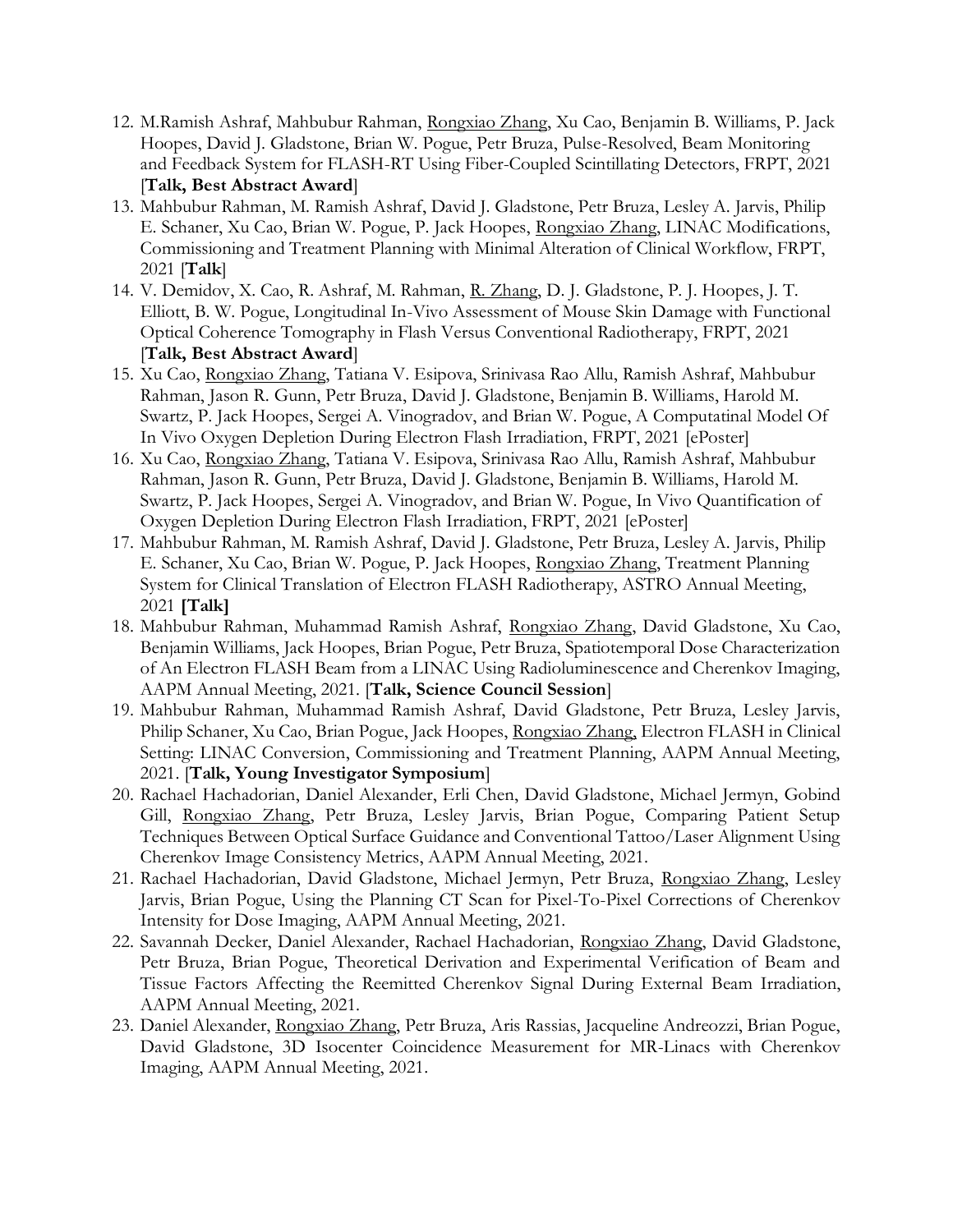- 24. Daniel Alexander, Michael Jermyn, Petr Bruza, Rongxiao Zhang, Brian Pogue, Lesley Jarvis, David Gladstone, Always-On Cherenkov Imaging for Incident Learning in Radiation Therapy, AAPM Annual Meeting, 2021.
- 25. Muhammad Ramish Ashraf, Mahbubur Rahman, Rongxiao Zhang, Benjamin Williams, Jack Hoopes, David Gladstone, Brian Pogue, Petr Bruza, Pulse Resolved Beam Characterization and Feedback for FLASH-RT Using Radioluminescent Dosimeters, AAPM Annual Meeting, 2021.
- 26. Brady Hunt, Zhong Han, Bassem Zaki, Gregory Russo, Brian Pogue, David Gladstone, Rongxiao Zhang, Gantry Motion Artifact Reduction Using Deep Learning: Towards Volumetric Modulated Arc Therapy On MR-Linacs, AAPM Spring Clinical Meeting, 2021. [**Talk, Early-Career Investigator Symposium**]
- 27. Mahbubur Rahman, Muhammad Ramish Ashraf, David Gladstone, Petr Bruza, Xu Cao, Brian Pogue, Jack Hoopes, Rongxiao Zhang, Clinical Treatment Planning System for Electron FLASH Radiotherapy, AAPM Spring Clinical Meeting, 2021. [**Talk, Early-Career Investigator Symposium**]
- 28. Daniel Alexander, Petr Bruza, Jacqueline Andreozzi, Brian Pogue, Rongxiao Zhang, David Gladstone, MRI in Radiation Therapy: MRI/Linear accelerator combined Quality Assurance, AAPM Spring Clinical Meeting, 2021. [**Talk, Early-Career Investigator Symposium**]
- 29. Zhong Han, Brady Hunt, Rachael Hachadorian, Petr Bruza, Brian Pogue, Rongxiao Zhang, Deep Semantic Segmentation of Veins as Biological Fiducials in Cherenkov Images of Breast Radiotherapy, AAPM Spring Clinical Meeting, 2021. [ePoster]
- 30. Mahbubur Rahman, Petr Bruza, Rachael Hachadorian, Daniel Alexander, Xu Cao, Rongxiao Zhang, David J. Gladstone, Brian W. Pogue, Cherenkov Image Optimization in Radiotherapy through Spectral Filtering of Room Light and Camera, NEAAPM Winter Meeting, 2021. [**Talk, Peter Neurath Young Investigator Symposium**]
- 31. Rongxiao Zhang, Mahbubur Rahman, Ramish Ashraf, Nathan C. Nelson, Brian W. Pogue, Petr Bruza, David J. Gladstone, Commissioning of the First Treatment Planning System for Electron Flash Radiation Therapy in a Clinical Setting, Radiation Research Society Annual Meeting 2020. [ePoster]
- 32. Mahbubur Rahman, Muhammad R. Ashraf, Rongxiao Zhang, Petr Bruza, Chad A. Dexter, Lawrence Thompson, Xu Cao, Brian W. Pogue, David J. Gladstone, Electron FLASH Delivery at Treatment Room Isocenter for Reversible Conversion of a Clinical Linear Accelerator, Radiation Research Society Annual Meeting 2020. [ePoster]
- 33. Petr Bruza, Rongxiao Zhang, Chad A. Dexter, Lawrence Thompson, Xu Cao, Mahbubur Rahman, Muhammad R. Ashraf, David J. Gladstone, Brian W. Pogue, Implementing Real-time Optical Imaging Sensors in FLASH Radiotherapy, Radiation Research Society Annual Meeting 2020. [ePoster]
- 34. Xu Cao, Ramish Ashraf, Mahbubur Rahman, Rongxiao Zhang, Petr Bruza, Harold M. Swartz, David J. Gladstone, Tatiana V. Esipova, Sergei A. Vinogradov, Brian W. Pogue, Direct in vivo tissue oxygen transients recorded during electron FLASH irradiation, Radiation Research Society Annual Meeting 2020. [Talk]
- 35. Mahbubur Rahman, Muhammad R. Ashraf, Petr Bruza, Rongxiao Zhang, David J. Gladstone and Brian W. Pogue, Radioluminescence and Cherenkov Imaging for Electron FLASH dosimetry, Radiation Research Society Annual Meeting 2020. [ePoster]
- 36. Mahbubur Rahman, Muhammad R. Ashraf, Petr Bruza, Rongxiao Zhang, David J. Gladstone, Brian W. Pogue, Air Scintillation Single Pulse Characterization for Electron FLASH beam Dosimetry, Radiation Research Society Annual Meeting 2020. [ePoster]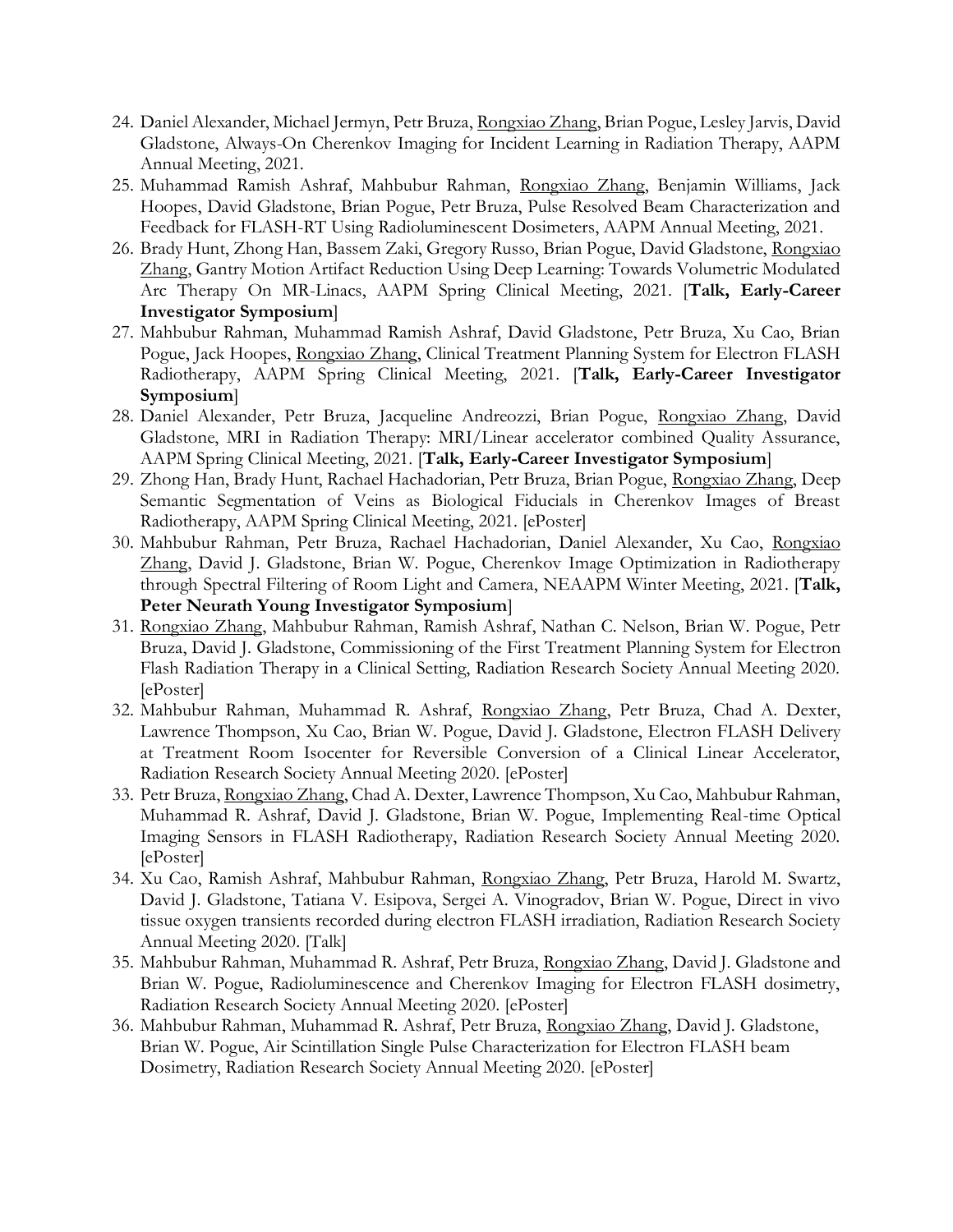- 37. Muhammad R. Ashraf, Rahman Mahbubur, Petr Bruza, Rongxiao Zhang, David J. Gladstone and Brian W. Pogue Time-resolved, three-dimensional dosimetry for FLASH-RT using optical imaging of Radioluminescence, Radiation Research Society Annual Meeting 2020. [Talk]
- 38. Mahbubur Rahman, Petr Bruza, Yuting Lin, David J. Gladstone, Brian W. Pogue, Rongxiao Zhang, Producing an Accurate Beam Model of the Varian ProBeam System using TOPAS Monte Carlo Toolkit, PTCOG 59th Annual Conference, 2020 [ePOSTER]
- 39. Joseph Harms, Luke Maloney, Yuting Lin, Tian Liu, Anna Erickson, Rongxiao Zhang, Single imager proton radiography with a pencil-beam scanning system, PTCOG 59th Annual Conference, 2020 [ePOSTER]
- 40. Mahbubur Rahman, Petr Bruza, Katja Langen, David J. Gladstone, Xu Cao, Brian W. Pogue, Rongxiao Zhang, Towards FLASH proton therapy validation: imaging dose rates achieved by clinical scanned pencil beam, PTCOG 59th Annual Conference, 2020 [ePOSTER]
- 41. Mahbubur Rahman, Petr Bruza, Rongxiao Zhang, Yuting Lin, Alex Stanforth, Jason R. Gunn, David J. Gladstone, Brian W. Pogue, Imaging Quinine Sulfate Radioluminscence for Proton Beam Dosimetry, PTCOG 59th Annual Conference, 2020 [ePOSTER]
- 42. Kira S. Grogg, Yoann Petibon, Xuping Zhu, Rongxiao Zhang, Kyung-Wook Jee, Hsiao-Ming Lu, Nathaniel Alpert, and Georges El Fakhri, Direct reconstruction of PET radionuclide production for proton therapy monitoring, IEEE-NSS/MIC 2020 [POSTER]
- 43. M Rahman, P Bruza, R Zhang, Y Lin, K Langen, D Gladstone, B Pogue, Estimated Linear Energy Transfer and Depth Dose Profiles Through Combined Radioluminescence Imaging & Monte Carlo Calculation, 2020 Joint AAPM & COMP Virtual Meeting [ePOSTER]
- 44. M Rahman, P Bruza, B Pogue, D Gladstone, K Langen, Y Lin, R Zhang, Imaging Proton Pencil Beam Scans & Depth Dose Profiles with An Optimized Scintillation Screen & High Frame Rate Camera, 2020 Joint AAPM & COMP Virtual Meeting [**BLUE RIBBON ePOSTER**]
- 45. P Bruza, R Zhang, Y Lin, M Rahman, B Pogue, First Imaging of Intrinsic Light Emission from Biological Tissue Visualized Proton Pencil Beam Scanning, 2020 Joint AAPM & COMP Virtual Meeting [Talk]
- 46. S Charyyev, Y Lei, J Harms, B Eaton, M McDonald, W Curran, T Liu, J Zhou, <u>R Zhang</u>, X Yang, Deep Learning Augmented Proton Portal Imaging: A Phantom Study, 2020 Joint AAPM & COMP Virtual Meeting [BLUE RIBBON ePOSTER]
- 47. T Miao, M Jermyn, R Zhang, P Bruza, T Zhu, B Williams, D Gladstone, B Pogue, Total Skin Electron Therapy Treatment Planning and Dose Distribution Verification Using Cherenkov Imaging and Computer Animation Techniques, 2020 Joint AAPM & COMP Virtual Meeting [BLUE RIBBON ePOSTER]
- 48. B Maraghechi, Y Hao, R Zhang, H Li, S Mutic, A Darafsheh, Influence of the Magnetic Field on the Cherenkov Light Collected by Optical Fiber Dosimeters, 2020 Joint AAPM & COMP Virtual Meeting [BLUE RIBBON ePOSTER]
- 49. D Alexander, R Zhang, P Bruza, B Pogue, D Gladstone, Efficient Acquisition of MR-Linac Commissioning Data Using Cherenkov Projection Imaging, 2020 Joint AAPM & COMP Virtual Meeting [ePOSTER]
- 50. D Alexander, R Zhang, P Bruza, B Pogue, D Gladstone, Scintillation Imaging for 2D Beam Characterization and Output Measurement for MR-Linac Quality Assurance, 2020 Joint AAPM & COMP Virtual Meeting [Talk]
- 51. J Harms, L Maloney, Y Lin, T Liu, A Erickson, R Zhang, Single Imager Proton Radiography with a Pencil-Beam Scanning System, 2020 Joint AAPM & COMP Virtual Meeting [ePOSTER]
- 52. R Zhang, D Alexander, B Williams, L Gates, F Rafie, N Nelson, P Bruza, B Pogue, B Zaki, D Gladstone, Rapid Commissioning of an MR-Linac with Hydrostatic and Cherenkov Imaging Techniques, 2020 Joint AAPM & COMP Virtual Meeting [BLUE RIBBON ePOSTER]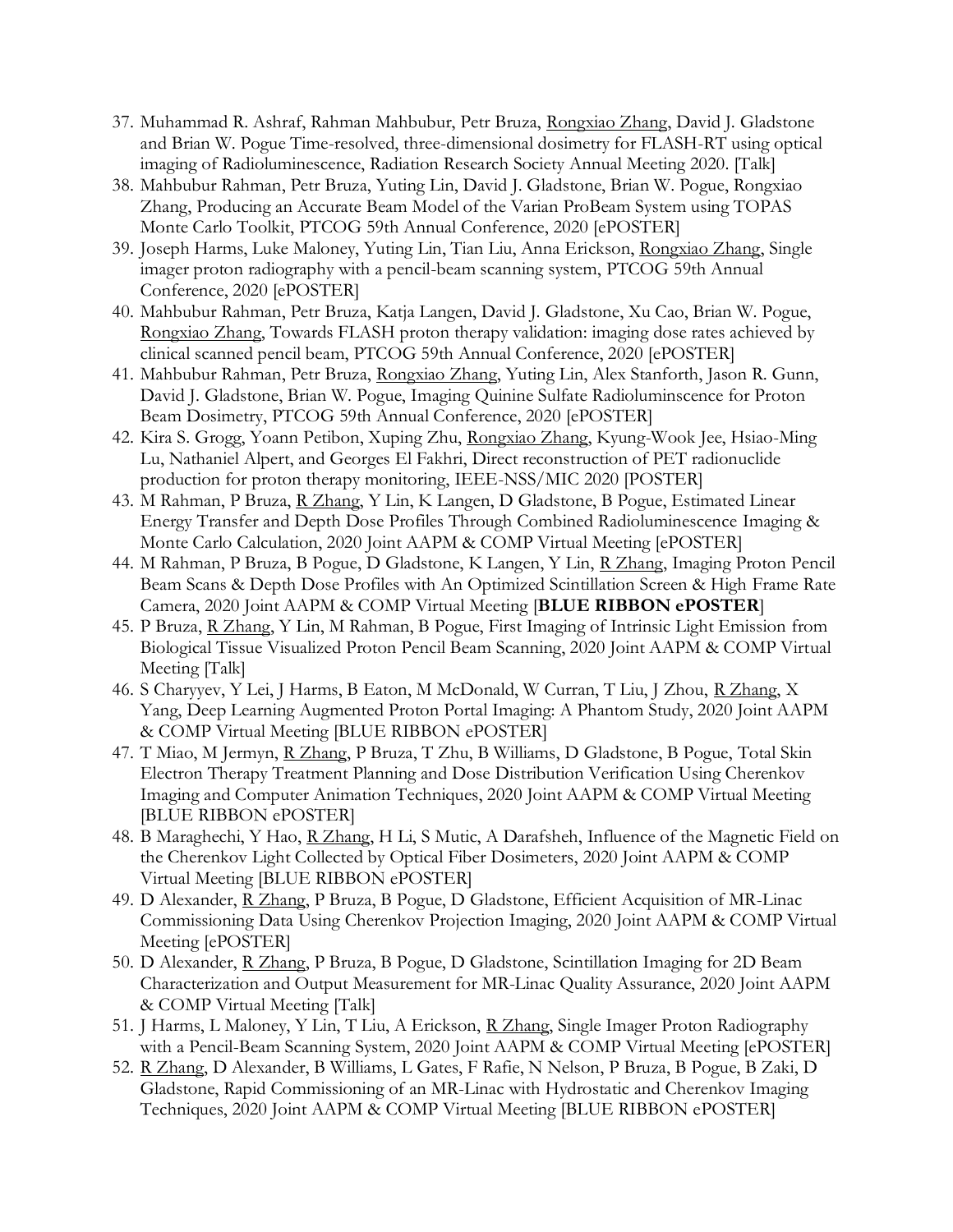- 53. M Ashraf, P Bruza, R Zhang, M Rahman, B Williams, B Pogue, D Gladstone, High Resolution Optical Imaging of 4 & 5 Millimeter Beams: A Small Field Dosimetry Technique, 2020 Joint AAPM & COMP Virtual Meeting [BLUE RIBBON ePOSTER]
- 54. Mahbubur Rahman, Petr Bruza, Rongxiao Zhang, Yuting Lin, Alex Stanforth, Jason R. Gunn, David J. Gladstone, Brian W. Pogue, "Quenching Correction of Quinine Sulfate Radioluminescence for Proton Pencil Beam Dosimetry and Linear Energy Transfer Quantification", NEAAPM Winter Meeting, 2020. [**Talk, Peter Neurath Young Investigator Symposium**]
- 55. I. Tendler, J. Bredfeldt, R. Zhang, P. Bruza, M. Jermyn, B. Pogue, D. Gladstone, Scintillator Optical Imaging for Co-60 Irradiator Quality Assurance Testing, 61st AAPM annual meeting, San Antonio, TX, 2019 [POSTER]
- 56. J. Harms, Y. Lei, T. Wang, R. Zhang, J. Zhou, X. Dong, P. Patel, K. Higgins, X. Tang, W. Curran, T. Liu, X. Yang, Deep-Learning Based CBCT Image Correction for CBCT-Guided Adaptive Radiation Therapy, 61st AAPM annual meeting, San Antonio, TX, 2019 [TALK]
- 57. C. Chang, J. Harms, R. Zhang, J. Zhou, Y. Lin, R. Slopsema, A. Dhabaan, T. Liu, M. McDonald, K. Langen, L. Lin, A Golden Beam Data Commissioning Framework of Monte Carlo Dose Calculation Algorithms of Two Pencil Beam Scanning Proton Therapy Treatment Planning Systems, 61st AAPM annual meeting, San Antonio, TX, 2019 [POSTER]
- 58. J. Harms, L. Maloney, J. Sohn, Y. Lin, H. Gao, A. Erickson, T. Liu, R. Zhang, Evaluation of a Pencil-Beam Scanning Proton Radiography System Using a Flat-Panel Imager, 61st AAPM annual meeting, San Antonio, TX, 2019 [TALK]
- 59. M. Rahman, P. Bruza, R. Zhang, V. Borza, B. Pogue, Time-Gated and Long-Pass Filtered Imaging of Photon and Proton Beams for 2-D and 3-D Beam Profiles, 61st AAPM annual meeting, San Antonio, TX, 2019 [POSTER]
- 60. C. Chang, J. Zhou, X. Yang, A. Dhabaan, R. Zhang, T. Liu, M. McDonald, K. Langen, L. Lin, Pseudo Proton Radiography Beam Validation of Monte Carlo Dose Calculation in Two Pencil Beam Scanning Treatment Planning Systems, 61st AAPM annual meeting, San Antonio, TX, 2019 [POSTER]
- 61. C. Chang, J. Harms, R. Zhang, J. Zhou, Y. Lin, R. Slopsema, A. Dhabaan, T. Liu, M. McDonald, K. Langen, L. Lin, A Golden Beam Data Commissioning Framework of Monte Carlo Dose Calculation Algorithms of Two Pencil Beam Scanning Proton Therapy Treatment Planning Systems, PTCOG 58th Annual Conference, Manchester, UK, 2019 [POSTER]
- 62. Joseph Harms, Luke Maloney, Yuting Lin, Hao Gao, Anna Erickson, and Rongxiao Zhang, Single imager proton radiography with a pencil-beam scanning system, PTCOG 58th Annual Conference, Manchester, UK, 2019 [POSTER]
- 63. Joseph Harms, Rongxiao Zhang, Jun Zhou, Liyong Lin, Anees Dhabaan, Katja Langen, Tian Liu, Mark McDonald, and Yuting Lin, Experimental verification of a treatment planning system couch base model for a Varian ProBeam system, PTCOG 58th Annual Conference, Manchester, UK, 2019 [POSTER]
- 64. Joseph Harms, Chih-Wei Chang, Rongxiao Zhang, Katja Langen, Tian Liu, Mark McDonald, and Liyong Lin, Disagreement of measured small-field output with treatment planning system for a Varian ProBeam system, PTCOG 58th Annual Conference, Manchester, UK, 2019 [POSTER]
- 65. Chih-Wei Chang, Jun Zhou, Xiaofeng Yang, Anees Dhabaan, Rongxiao Zhang, Tian Liu, Mark McDonald, Katja Langen, Liyong Lin, Proton Radiography Type Validation of Raystation and Eclipse's Monte Carlo Dose Calculation, PTCOG 58th Annual Conference, Manchester, UK, 2019 [POSTER]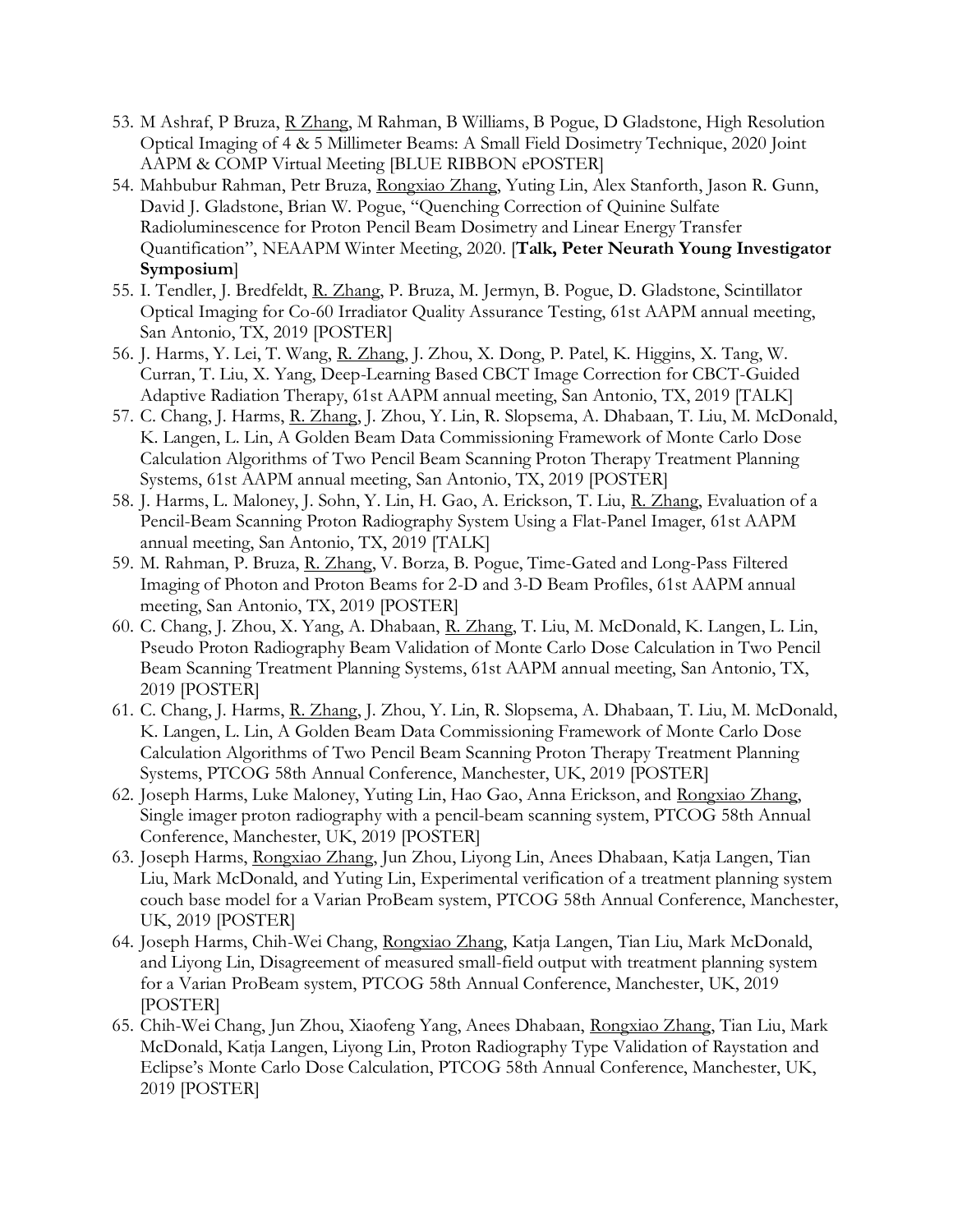- 66. R. Zhang, G. Sharp, K.W. Jee, C. Finley, E. Cascio, J. Flanz, H.M. Lu, Optimization of Relative Stopping Power by Multi-Projection Proton Radiography, 60th AAPM annual meeting, Nashville, TN, 2018 [TALK]
- 67. R. Zhang, C. Hallinan, W. Hazeltine, D. Giantsoudi, A. Taghian, D. Gierga, Assessing the Need for Weekly Portal Imaging for Breast Patients Positioned with Surface Imaging: A Retrospective Study, 60th AAPM annual meeting, Nashville, TN, 2018 [ePOSTER]
- 68. R. Zhang, B. Clasie, N. Depauw, Y. Lin, T. Shen, J. Flanz, H.M. Lu, K.W. Jee, Machine Log File Analysis for Quality Assurance of Proton Pencil Beam Scanning System, 60th AAPM annual meeting, Nashville, TN, 2018 [POSTER]
- 69. R. Zhang, C. Hallinan, W. Hazeltine, D. Giantsoudi, A. Taghian, D. Gierga, DIBH Is Now the Time to Reduce Port Films?, 3rd SGRT annual meeting, Atlanta, GA, 2018 [INVITED TALK].
- 70. R. Zhang, K.W. Jee, G. Sharp, E. Cascio, C. Finley, J. Flanz, H.M. Lu, Iterative Optimization of Relative Stopping Power by Single Detector Based Multi-Projectional Proton Radiography, 59th AAPM annual meeting, Denver, CO, 2017 [TALK]
- 71. H. Wang, J. Wu, R. Zhang, E. Baer, C. Geng, K.W. Jee, G. Sharp, H. Paganetti, J. Tang, H.M. Lu, Validation of Monte-Carlo Proton Dose Calculation for Real Tissue Samples, 59th AAPM annual meeting, Denver, CO, 2017 [POSTER]
- 72. J. Bredfeldt, R. Zhang, E. Huynh, W. Cai, C. Williams, Y. Lyatskaya, M. Czerminska, R. Cormack, Commissioning Experience for the New Gamma Beam 500 Co-60 TBI Irradiator, 59th AAPM annual meeting, Denver, CO, 2017 [POSTER]
- 73. R. Zhang, K.W. Jee, G. Sharp, E. Cascio, C. Finley, J. Flanz, H.M. Lu, Proton CT using a fluoroscopy flat panel designed for X-ray imaging, PTCOG56, Japan, 2017 [POSTER]
- 74. K. Grogg, X. Zhu, D. Wu, K. Jee, R. Zhang, E. Baer, H Lu, G. El Fakhri, "Evaluation of Dual-Energy CT Material Characterization for PET Verification of Proton Therapy", IEEE-MIC conference, 2016 [POSTER]
- 75. Zhang R, Jee K, Sharp G, Flanz J, Lu H. SU‐C‐207A‐05: Feature Based Water Equivalent Path Length (WEPL) Determination for Proton Radiography by the Technique of Time Resolved Dose Measurement. Medical physics. 2016;43(6):3325-. [TALK]
- 76. Zhang R, Jee K, Sharp G, Flanz J, Lu H. TU-FG-BRB-10: A New Approach to Proton Radiography Using the Beamline X‐Ray Flat Panel. Medical physics. 2016;43(6):3758-. [Science Council award] [TALK]
- 77. Zhang R, Baer E, Jee K, Sharp G, Flanz J, Lu H. SU‐F‐J‐193: Efficient Dose Extinction Method for Water Equivalent Path Length (WEPL) of Real Tissue Samples for Validation of CT HU to Stopping Power Conversion. Medical physics. 2016;43(6):3452-. [TALK]
- 78. E. Bar, K.W. Jee, R. Zhang, A. Lalonde, K. Yang, G. Sharp, G. Royle, B. Liu, H. Bouchard, H.M. Lu, "Experimental validation of the DECT stoichiometric calibration for proton treatment planning using real tissue samples", New England AAPM Young Investigators' Symposium, Boston, MA, (2016). [TALK]
- 79. R. Zhang, K.W. Jee, Ethan Cascio, G. Sharp, J, Flanz, H.M. Lu, "Poor man'sproton radiography using the beamline x-ray flat panel", New England AAPM Young Investigators' Symposium, Boston, MA, (2016). [TALK]
- 80. Mason S, Roussakis Y, Zhang R, Heyes G, Webster G, Green S, et al. Cherenkov Radiation Portal Imaging during Photon Radiotherapy. Optical Tomography and Spectroscopy; 2016: Optical Society of America. [TALK]
- 81. A. Glaser, R. Zhang, J. Andreozzi, D. Gladstone, B. Pogue, "Cherenkov radiation fluence estimates in tissue for molecular imaging and therapy applications." SPIE Photonics West, San Francisco, CA 2016 [POSTER]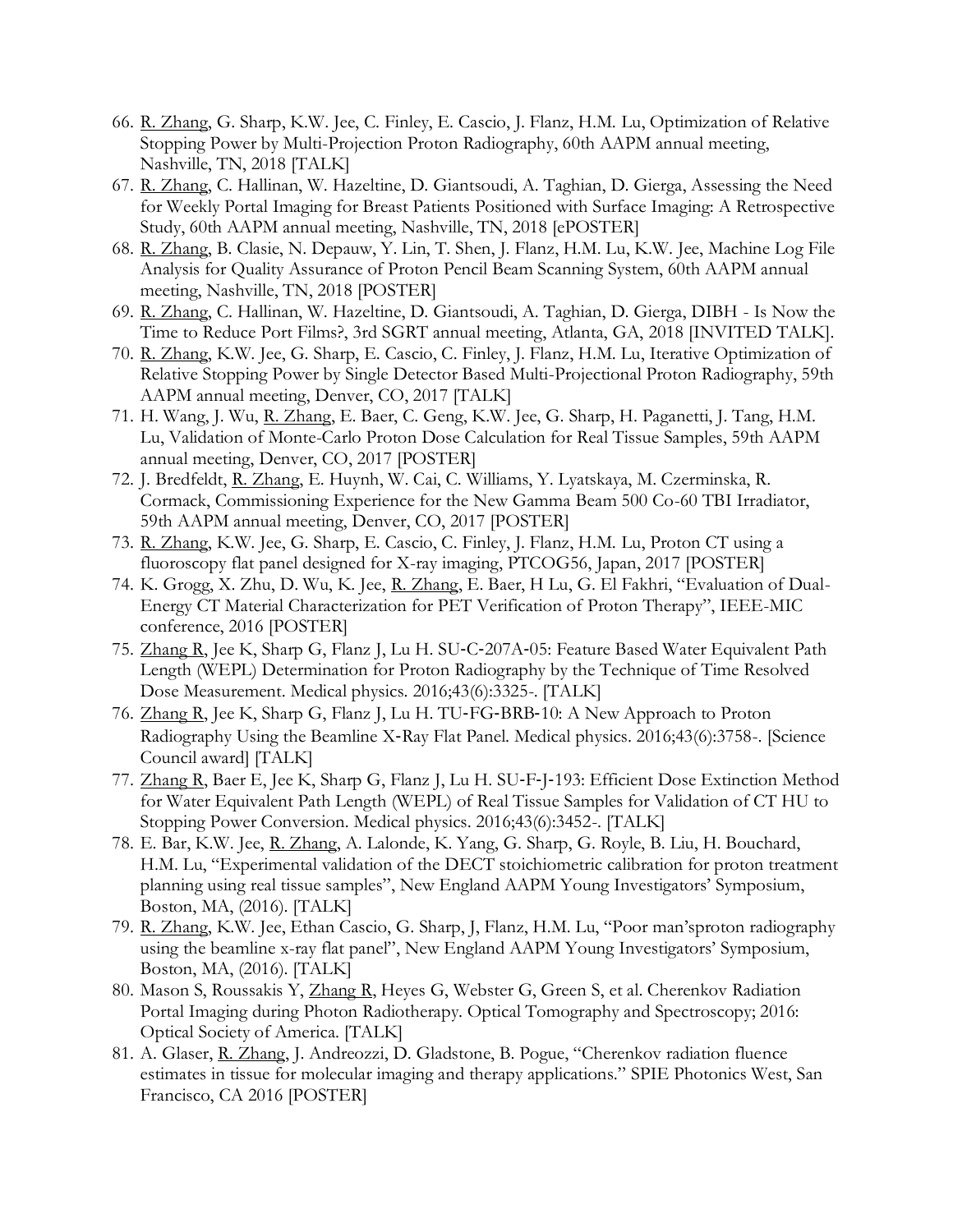- 82. Baer E, Jee K, Zhang R, Lalonde A, Yang K, Sharp G, et al. TU-FG-BRB-02: The Impact of Using Dual‐Energy CT for Determining Proton Stopping Powers: Comparison Between Theory and Experiments. Medical physics. 2016;43(6):3756-. [Science Council award] [TALK]
- 83. Andreozzi JM, Zhang R, Glaser AK, Gladstone DJ, Jarvis LA, Pogue BW Cherenkov imaging during volumetric modulated arc therapy for real-time radiation beam tracking and treatment response monitoring. SPIE BiOS; 2016: International Society for Optics and Photonics. [POSTER]
- 84. Andreozzi JM, Zhang R, Glaser AK, Gladstone DJ, Jarvis LA, Pogue BW Using a reflectancebased correction on Cherenkov images to strengthen correlation with radiation surface dose in an anthropomorphic breast phantom. SPIE BiOS; 2016: International Society for Optics and Photonics. [POSTER]
- 85. Zhang R, Glaser A, Gladstone D, Pogue B. SU-EI-87: Calibrating Cherenkov Emission to Match Superficial Dose in Tissue. Medical physics. 2015;42(6):3262-. [POSTER]
- 86. Zhang R, Dsouza A, Gunn J, Esipova T, Vinogradov S, Glaser A, et al. TH-AB-204-01: Cherenkov-Excited Luminescence Scanned Imaging (CELSI) for High-Resolution, Deep-Tissue, in Vivo Optical Molecular Imaging with Limited Radiation Dose. Medical physics. 2015;42(6):3713-4. [TALK]
- 87. Zhang R, Andreozzi J, Gladstone D, Hitchcock W, Glaser A, Jiang S, et al. TH-AB-204-03: Cherenkov Video for Patient Positioning Validation and Movement Tracking During External Beam Radiation Therapy. Medical physics. 2015;42(6):3714-. [TALK]
- 88. Pogue B, Glaser A, Zhang R, Andreozzi J, Jarvis L, Gladstone D. EP-1516: Cherenkov imaging of IMRT/VMAT plans with high temporal and spatial resolution. Radiotherapy and Oncology. 2015(115):S827. [TALK]
- 89. Glaser A, Zhang R, Andreozzi J, Gladstone D, Pogue B. TH-AB-204-05: Real-Time Prevention of Radiation 'mistakes' Using Cherenkov Light Emission. Medical physics. 2015;42(6):3714-5. [TALK]
- 90. Darafsheh A, Zhang R, Kanick SC, Pogue BW, Finlay JC Separation of Čerenkov radiation in irradiated optical fibers by optical spectroscopy. SPIE BiOS; 2015: International Society for Optics and Photonics. [POSTER]
- 91. Andreozzi J, Jarvis L, Zhang R, Williams B, Glaser A, Pogue B, et al. MO-AB-BRA-08: Rapid Treatment Field Uniformity Optimization for Total Skin Electron Beam Therapy Using Cherenkov Imaging. Medical physics. 2015;42(6):3548-9. [John R. Cameron Young Investigator Competition] [TALK]
- 92. R. Zhang, "Molecular Imaging from Radiation Therapy", Dartmouth-Hitchcock Medical Center, Cancer Nanotechnology Symposium: Targeting, Diagnostics & Therapy, West Lebanon, NH, (2015). [INVITED TALK]
- 93. R. Zhang, A. V. D'souza, J. R. Gunn, A. K Glaser, L. A. Jarvis, D. J. Gladstone and B. W. Pogue, "Cherenkov-Excited Luminescence Scanned Imaging (CELSI)", World Molecular Imaging Congress, Honolulu, Hawaii, (2015). [TALK]
- 94. Zhang R, Jarvis L, Gladstone D, Andreozzi J, Hitchcock W, Jiang S, et al. In Vivo Cherenkov Video Imaging during External Beam Radiation Therapy. Biomedical Optics; 2014: Optical Society of America. [TALK]
- 95. Zhang R, Jarvis L, Gladstone D, Andreozzi J, Hitchcock W, Glaser A, et al. MO-A-BRD-06: In Vivo Cherenkov Video Imaging to Verify Whole Breast Irradiation Treatment. Medical physics. 2014;41(6):409-. [John R. Cameron Young Investigator Competition] [TALK]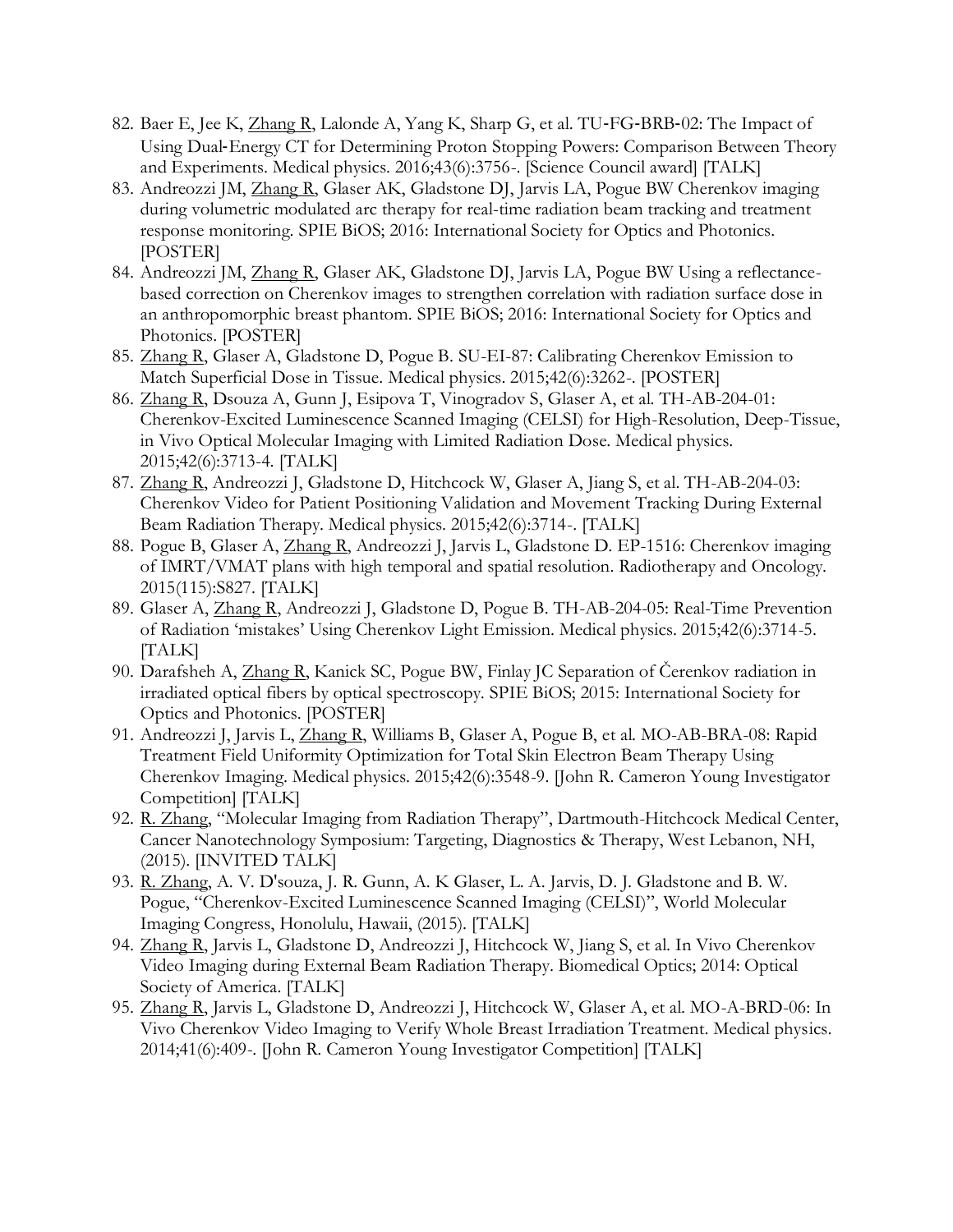- 96. Zhang R, Holt R, Esipova T, Vinogradov S, Gladstone D, Pogue B. TH-C-17A-05: Cherenkov Excited Phosphorescence Oxygen (CEPhOx) Imaging During Multi-Beam Radiation Therapy. Medical physics. 2014;41(6):554-5. [TALK]
- 97. Jarvis L, Zhang R, Andreozzi J, Hitchcock W, Jiang S, Pogue B, et al. Cherenkoscopy Is a Novel Imaging Technique With the Potential to Improve Accuracy and Detect Radiation Therapy Misadministrations During Whole Breast Radiation Therapy. International Journal of Radiation Oncology• Biology• Physics. 2014;90(1):S249. [TALK]
- 98. Holt RW, Zhang R, Esipova T, Vinogradov S, Gladstone D, Pogue BW Oxygen Imaging by Cerenkov-Excited Phosphorescence in Glioma Tumors during Radiation Therapy. Biomedical Optics; 2014: Optical Society of America. [TALK]
- 99. Hitchcock W, Zhang R, Gladstone D, Pogue B, Andreozzi J, Jiang S, et al. Cherenkoscopically Visualized Superficial Dose and Radiation Dermatitis During Breast Radiation Therapy. International Journal of Radiation Oncology• Biology• Physics. 2014;90(1):S237. [TALK]
- 100. Glaser A, Zhang R, Gladstone D, Pogue B. SU-EJ-09: A Monte Carlo Analysis of the Relationship Between Cherenkov Light Emission and Dose for Electrons, Protons, and X-Ray Photons. Medical physics. 2014;41(6):156-. [TALK]
- 101. R. Zhang, "In Vivo Cherenkov Video Imaging during External Beam Radiation Therapy", New England AAPM Young Investigators' Symposium, Boston, MA, (2014). [Best Talk]
- 102. Glaser A, Zhang R, Fox C, Gladstone D, Pogue BW Video-rate optical dosimetry of dynamic radiotherapy plans by the Cherenkov effect. Biomedical Optics; 2014: Optical Society of America. [TALK]
- 103. R. Zhang, L. Jarvis, D. Gladstone, J. Andreozzi1, W. Hitchcock, S. Jiang, A. Glaser, B. Pogue, "Cherenkov Radiation Eyes External Beam Radiation Therapy", Norris Cotton Cancer Center, Radiation Oncology Symposium, West Lebanon, NH, (2014). [TALK]
- 104. Glaser A, Zhang R, Andreozzi J, Davis S, Fox C, Gladstone D, et al. TH-C-17A-03: Dynamic Visualization and Dosimetry of IMRT and VMAT Treatment Plans by Video-Rate Imaging of Cherenkov Radiation in Pure Water. Medical physics. 2014;41(6):554-. [TALK]
- 105. J. Andreozzi, R. Zhang, A. Glaser, L. Jarvis, D. Gladstone, B. Pogue, "Camera selection fro real-time verification system using Cherenkov imaging", New England AAPM Young Investigators' Symposium, Boston, MA, (2014). [TALK]
- 106. Glaser A, Kanick S, Zhang R, Pogue BW GEANT4-a new and robust tool for biophotonics Monte Carlo simulations. Biomedical Optics; 2014: Optical Society of America. [TALK]
- 107. Andreozzi J, Zhang R, Glaser A, Jarvis L, Gladstone D, Pogue B. TH-C-17A-01: Imaging Sensor Comparison for Real-Time Cherenkov Signal Detection From Tissue for Treatment Verification. Medical physics. 2014;41(6):553-4. [TALK]
- 108. Zhang R, Fox C, Jarvis L, Glaser A, Gladstone D, Pogue B. TH‐A‐141‐09: BEST IN PHYSICS (IMAGING)—Superficial Dose Imaging Based On Cherenkov Radiation Emission During Megavoltage External Beam Radiotherapy. Medical physics. 2013;40(6):524-. [TALK]
- 109. B. Pogue, R. Zhang, S. Davis, A. Glaser, S. A. Vinogradov, D. Gladstone, L. Jarvis, "Cerenkov emission in radiation therapy to estimate skin dose and monitor tissue oxygenation," World Molecular Imaging Congress, Savannah, GA, (2013). [TALK]
- 110. Glaser A, Davis S, Zhang R, Gladstone D, Pogue B. WE-E-141-11: Optical Cone Beam 3D Tomography of Radiation Beams Using Cerenkov‐Excited Fluorescence. Medical physics. 2013;40(6):493-. [TALK]
- 111. R. Zhang, A. Glaser, T. Esipova, S. Vinogradov, D. Gladstone, B. Pogue, "Oxygenation quantification based on Cerenkov radiation excited luminescence (CREL)," Joint Workshop: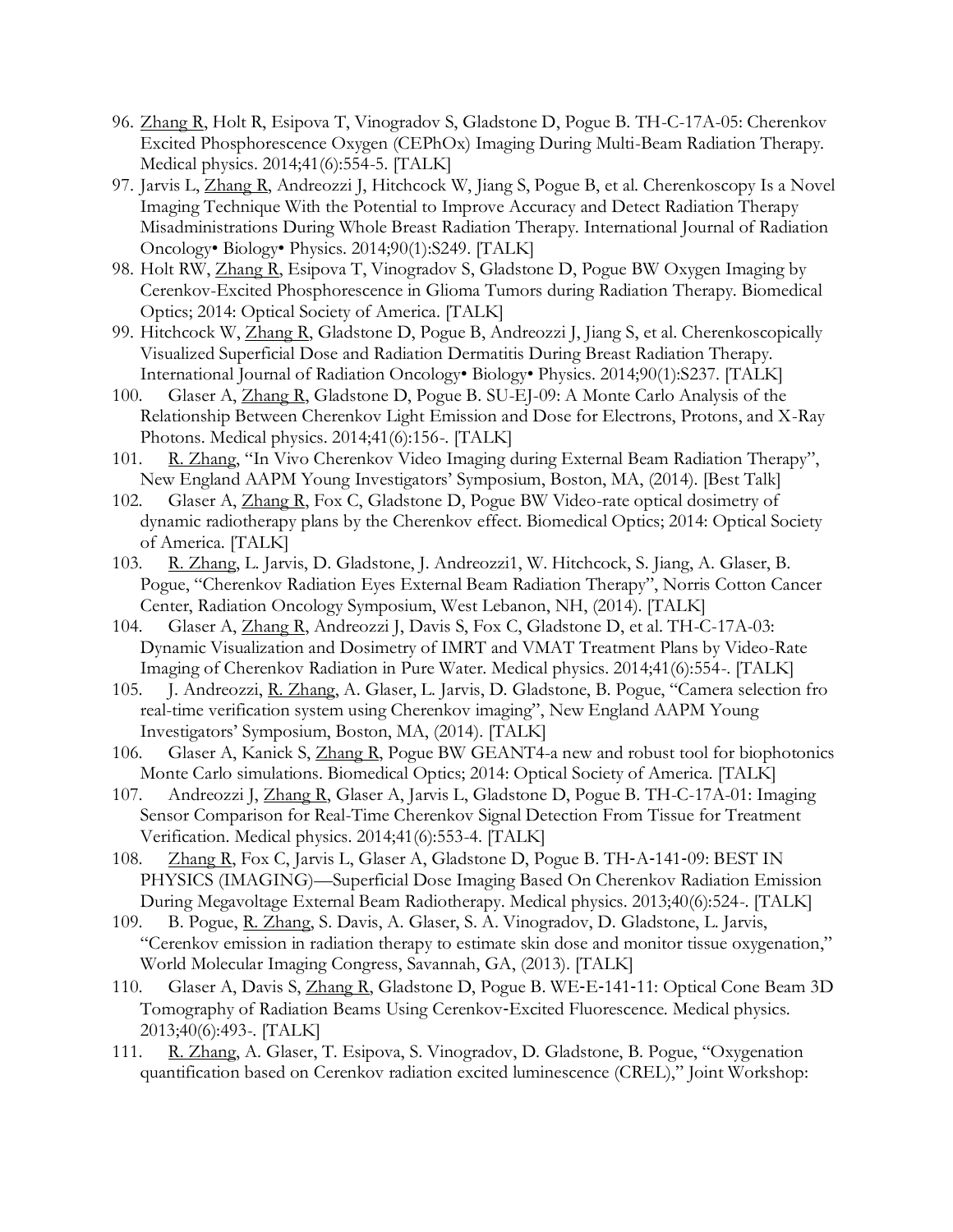Technology for Innovation in Radiation Oncology, National Institute of Health, Bethesda, (2013). [POSTER]

- 112. R. Zhang, A. Glaser, C. Fox, D. Gladstone, L. Jarvis, B. Pogue, "Superficial Dosimetry Imaging Based on Cerenkov Radiation for Megavoltage External Beam Radiotherapy," Joint Workshop: Technology for Innovation in Radiation Oncology, National Institute of Health, Bethesda, (2013). [TALK]
- 113. Zhang R, Kanick S, Vinogradov S, Esipova T, Pogue B. SU-E-I-94: External Beam Radiation Cherenkov Emission in Tissue Used for Tissue Oxygen Sensing. Medical physics. 2012;39(6):3646-7. [TALK]
- 114. Zhang R, Glaser A, Davis S, Gladstone D, Pogue B Time-gated Cherenkov emission spectroscopy from linear accelerator irradiation of tissue phantoms. Biomedical Optics; 2012: Optical Society of America. [TALK]
- 115. Glaser A, Axelsson J, Zhang R, Gladstone D, Pogue B Cherenkov emission spectroscopy for tissue oxygen saturation assessment. Biomedical Optics; 2012: Optical Society of America. [TALK]
- 116. R. Zhang, A. Glaser, T. Esipova, S. Kanick, S. Davis, S. Vinogradov, D. Gladstone, B. Pogue, "Application of Čerenkov Radiation for Oxygenation and Surface Dose Assessment during External Beam Radiotherapy," American Association of Physicists in Medicine Meeting, Charlotte, NC, (2012). [TALK]

### **XVII. PERSONAL STATEMENT**

I completed my PhD in physics from Dartmouth, focused around imaging the first veterinary and human images of Cherenkov in external beam radiation therapy and going on to show how to achieve chemical sensing. From this, I was admitted to the Harvard Medical Physics Residency Program 2015-2018, where I received training in all aspects of radiation therapy, including proton therapy. In 2018, I was recruited to the Department of Radiation Oncology, Emory University School of Medicine as a proton therapy medical physicist, where I joined the acceptance of the proton center, lead on the commissioning of an individual gantry treatment room and the commissioning of all the imaging modalities. I was recruited to be a faculty clinical physicist II at Dartmouth Medical School and Dartmouth-Hitchcock Health in 2019 to focus on the MRI-guided radiation therapy and medical physics residency program.

My research interests reside in innovative imaging guidance, molecular imaging, radiation transport modeling, novel treatment planning, dose delivery technologies and adaptive radiation therapy. Currently, I conduct research on optical based dose measurement and quality assurance, beam modeling with Monte Carlo methods, machine learning for medical image processing and translational studies on FLASH therapy and photon dynamic protected radiation therapy. Our work has been presented in >100 national/international conference abstracts, published in >70 peerreviewed journal papers, led to institutionally and federal funded projects as well as SBIR grant funded and commercialized products.

Educational-wise, I am faculty of the Dartmouth PhD Program in Medical Physics and medical physics residency program at Emory. As of now, I have recruited > 10 students and served as their mentors for projects and thesis studies. I have been teaching lectures for the core curriculums including medical imaging, proton/particle therapy, radiation transport and practicum. Professionally, I serve as member, co-chair and chair on multiple committees and workgroups of AAPM, ASTRO and NRG. I have participated/led the reviewing of multiple AAPM task group